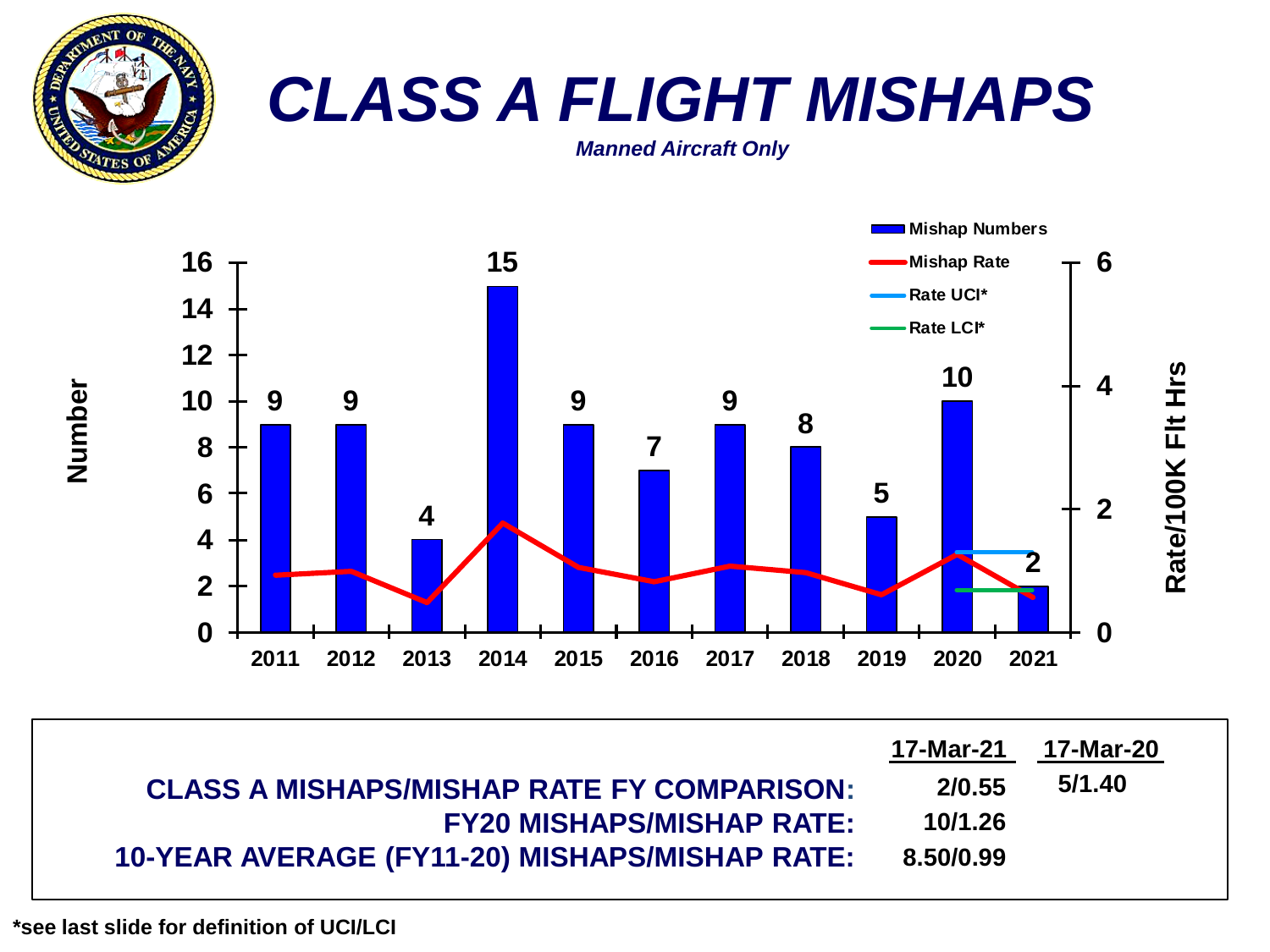

## *CLASS A AVIATION MISHAPS*



| <b>CLASS A MISHAPS/MISHAP RATE FY COMPARISON:</b>         | 4/1.10  | 5/1.40 |
|-----------------------------------------------------------|---------|--------|
| <b>FY20 MISHAPS/MISHAP RATE:</b>                          | 12/1.52 |        |
| 10-YEAR AVERAGE (FY11-20) MISHAPS/MISHAP RATE: 11.40/1.33 |         |        |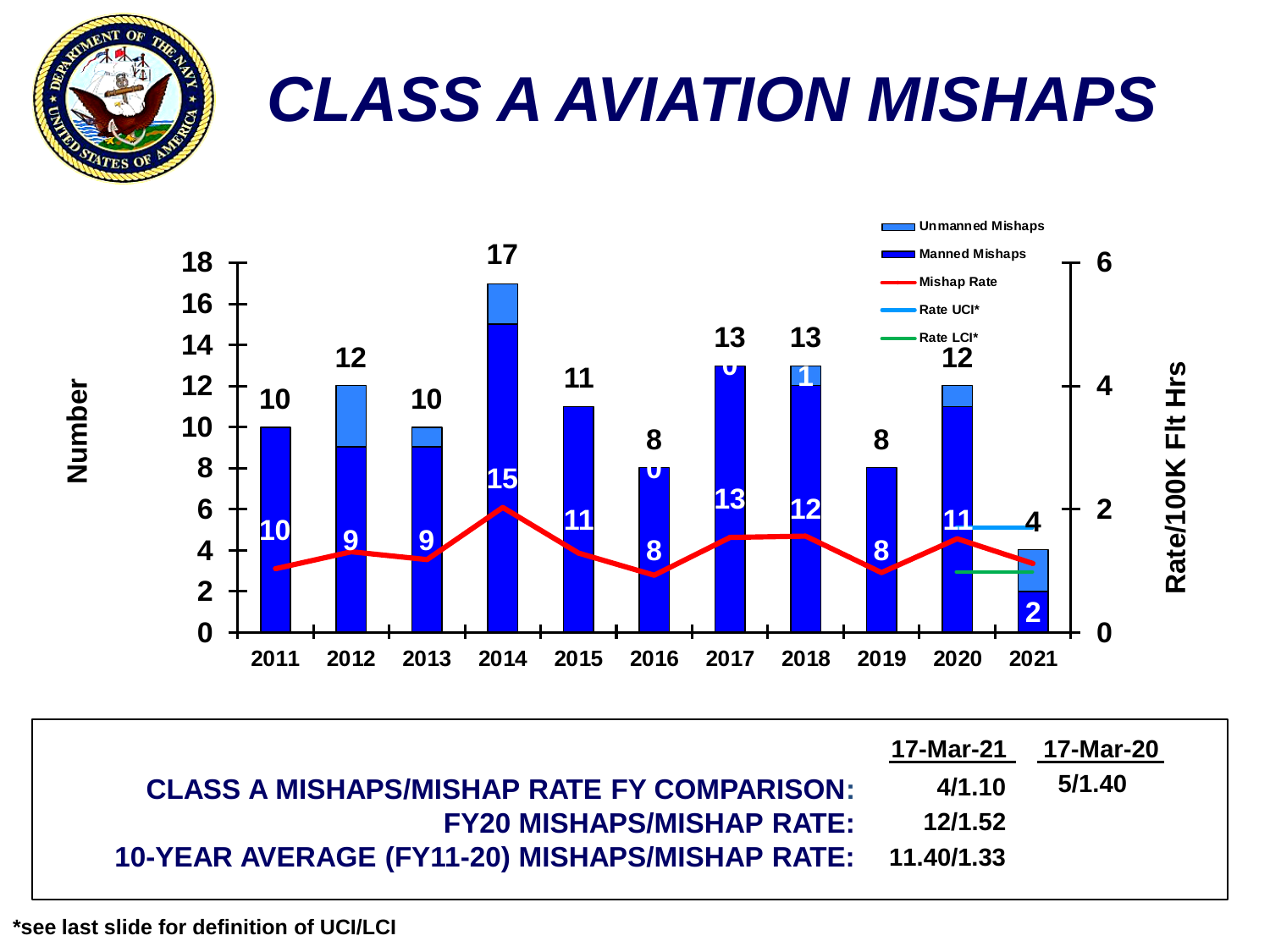

### *CLASS A AFLOAT MISHAPS*



| <b>CLASS A MISHAPS/MISHAP RATE FY COMPARISON:</b>        | 0/0.00 | 3/2.12 |
|----------------------------------------------------------|--------|--------|
| <b>FY20 MISHAPS/MISHAP RATE:</b>                         | 4/1.29 |        |
| 10-YEAR AVERAGE (FY11-20) MISHAPS/MISHAP RATE: 5.00/1.62 |        |        |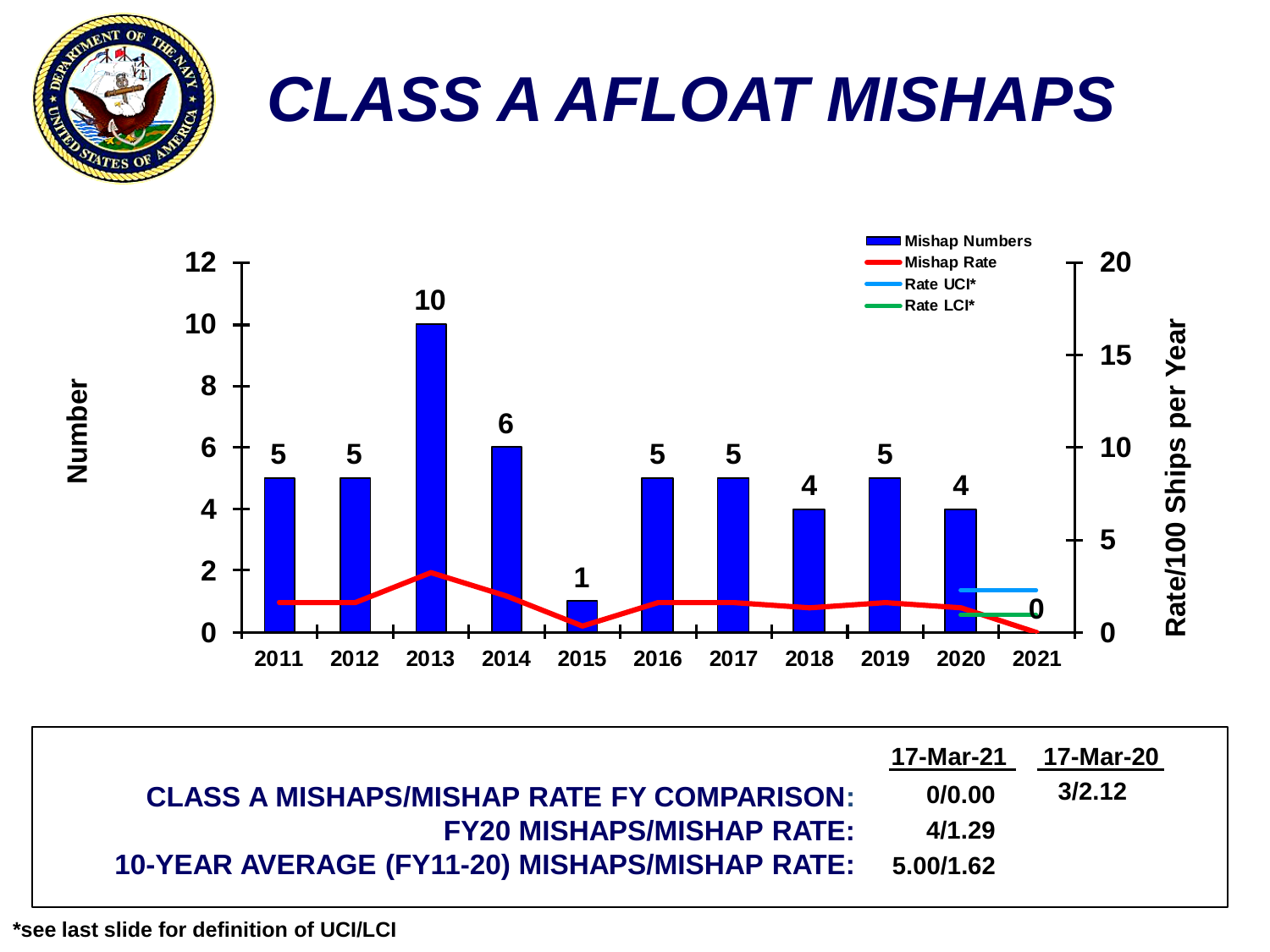

#### *CLASS A SHORE ON-DUTY MISHAPS*



| <b>CLASS A MISHAPS/MISHAP RATE FY COMPARISON:</b>        | 3/1.83 | 2/1.22 |
|----------------------------------------------------------|--------|--------|
| <b>FY20 MISHAPS/MISHAP RATE:</b>                         | 4/1.12 |        |
| 10-YEAR AVERAGE (FY11-20) MISHAPS/MISHAP RATE: 3.60/1.04 |        |        |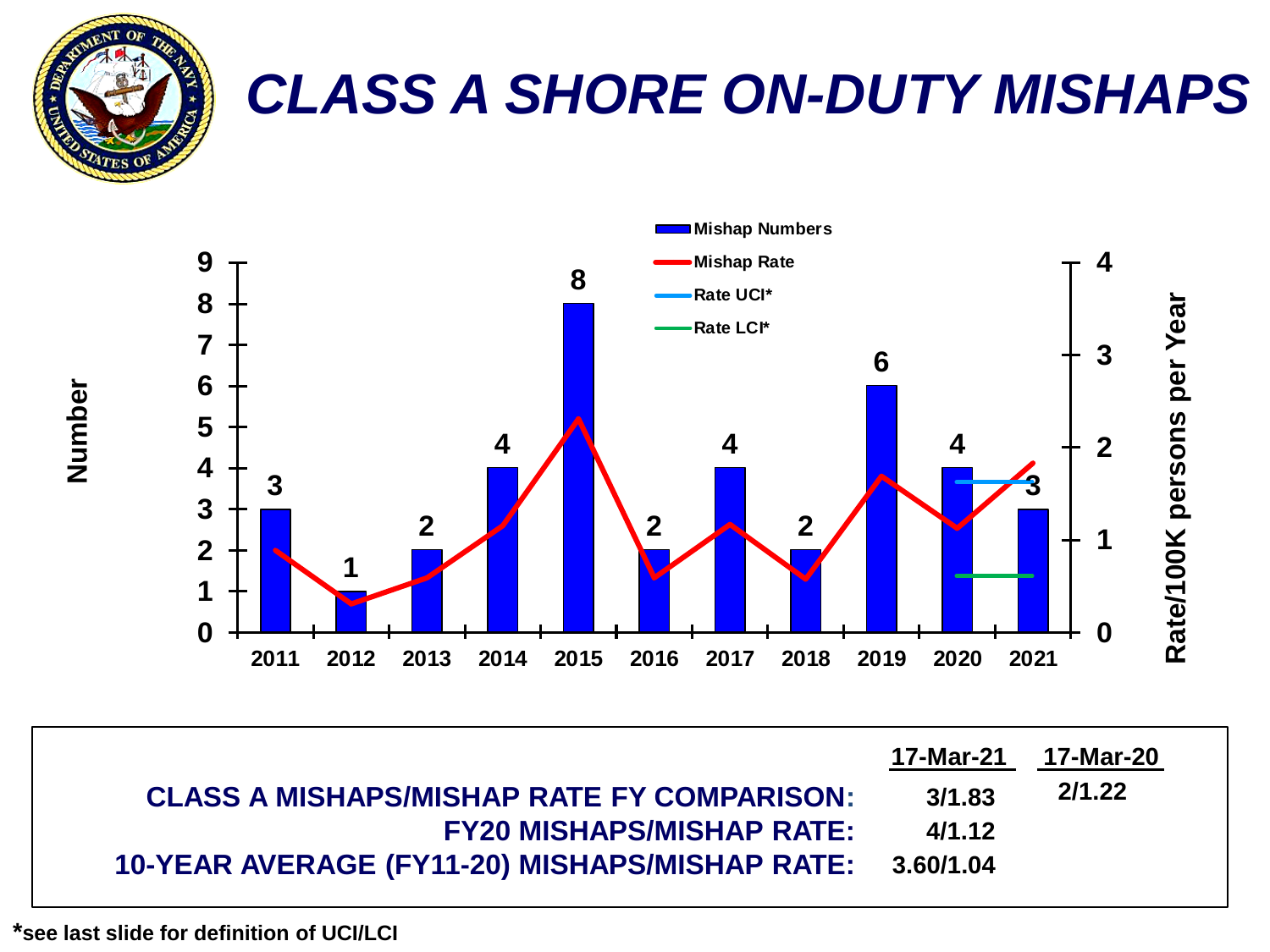

## *PHYSICAL TRAINING FATALITIES*



| <b>FATALITIES/FATALITY RATE FY COMPARISON:</b>      | 0/0.00    | 2/1.22 |  |
|-----------------------------------------------------|-----------|--------|--|
| <b>FY20 FATALITIES/FATALITY RATE:</b>               | 3/0.84    |        |  |
| 10-YEAR AVERAGE (FY11-20) FATALITIES/FATALITY RATE: | 2.90/0.84 |        |  |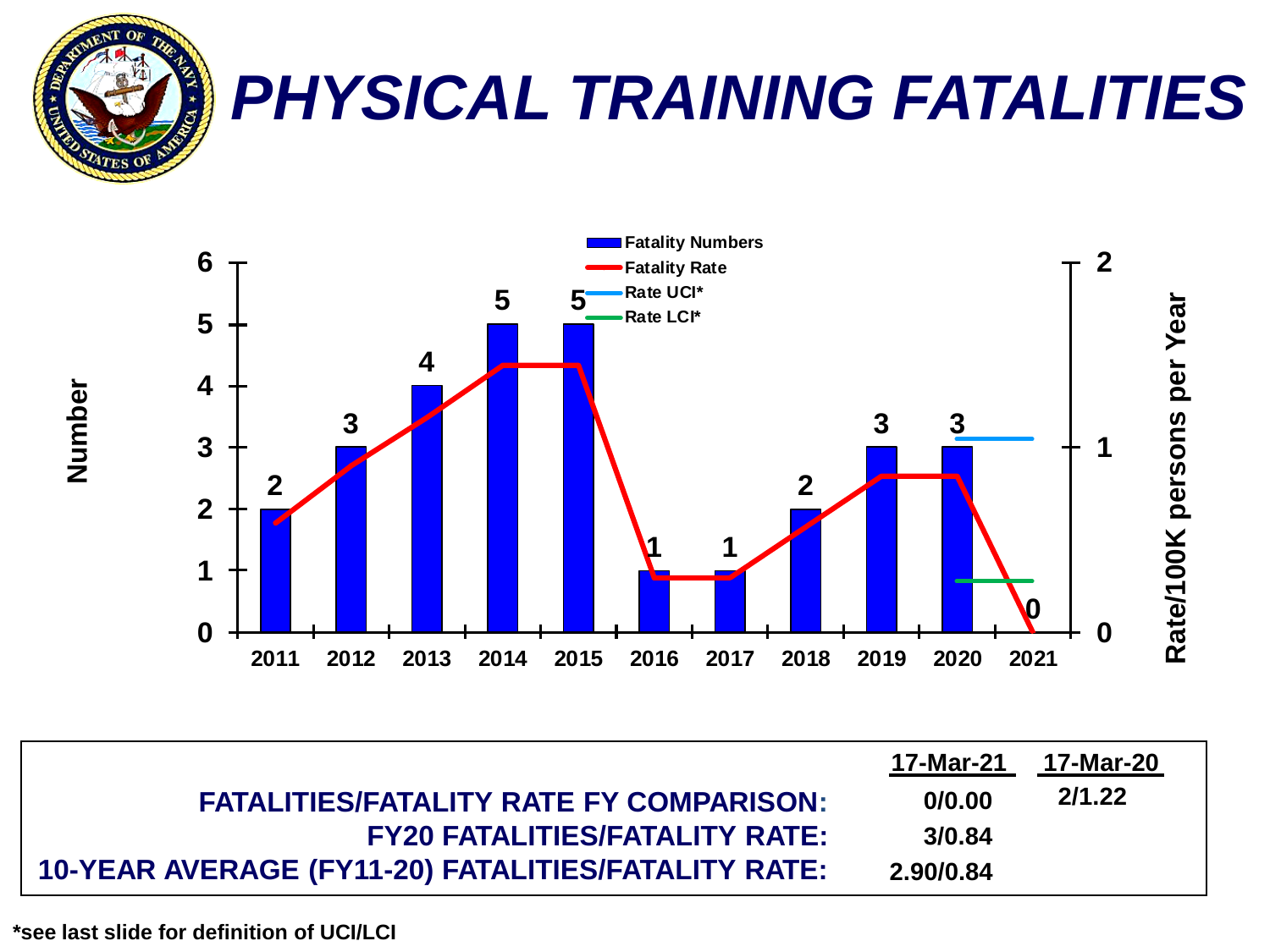

# *CLASS A ON-DUTY MV MISHAPS*



| <b>CLASS A MISHAPS/MISHAP RATE FY COMPARISON:</b>        | 1/0.61 | 2/1.22 |
|----------------------------------------------------------|--------|--------|
| <b>FY20 MISHAPS/MISHAP RATE:</b>                         | 3/0.84 |        |
| 10-YEAR AVERAGE (FY11-20) MISHAPS/MISHAP RATE: 1.90/0.55 |        |        |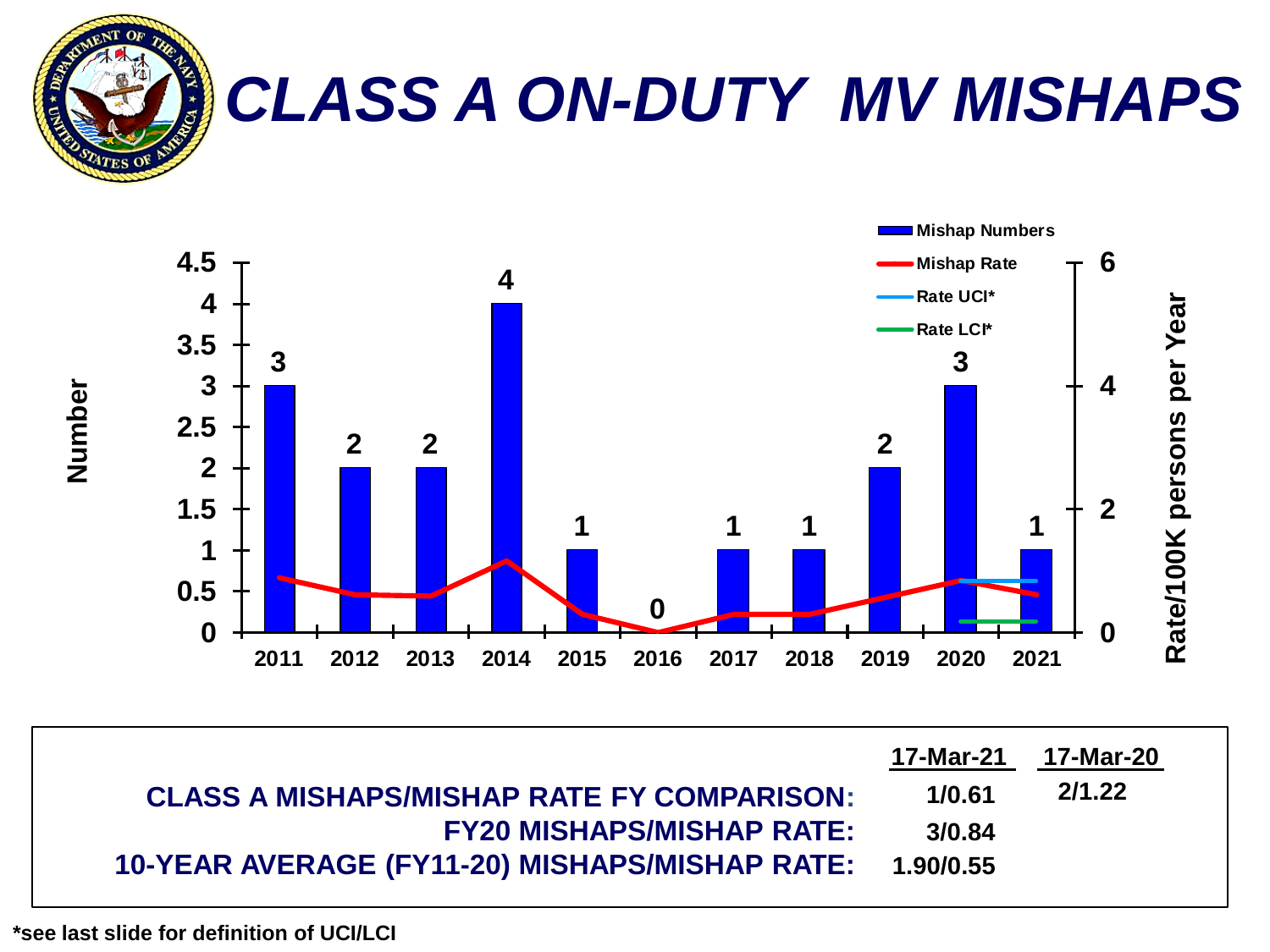

### *TOTAL CLASS A ON-DUTY MISHAPS*



| <b>CLASS A MISHAPS/MISHAP RATE FY COMPARISON:</b>         | 8/4.87  | 14/8.56 |
|-----------------------------------------------------------|---------|---------|
| <b>FY20 MISHAPS/MISHAP RATE:</b>                          | 26/7.29 |         |
| 10-YEAR AVERAGE (FY11-20) MISHAPS/MISHAP RATE: 24.80/7.17 |         |         |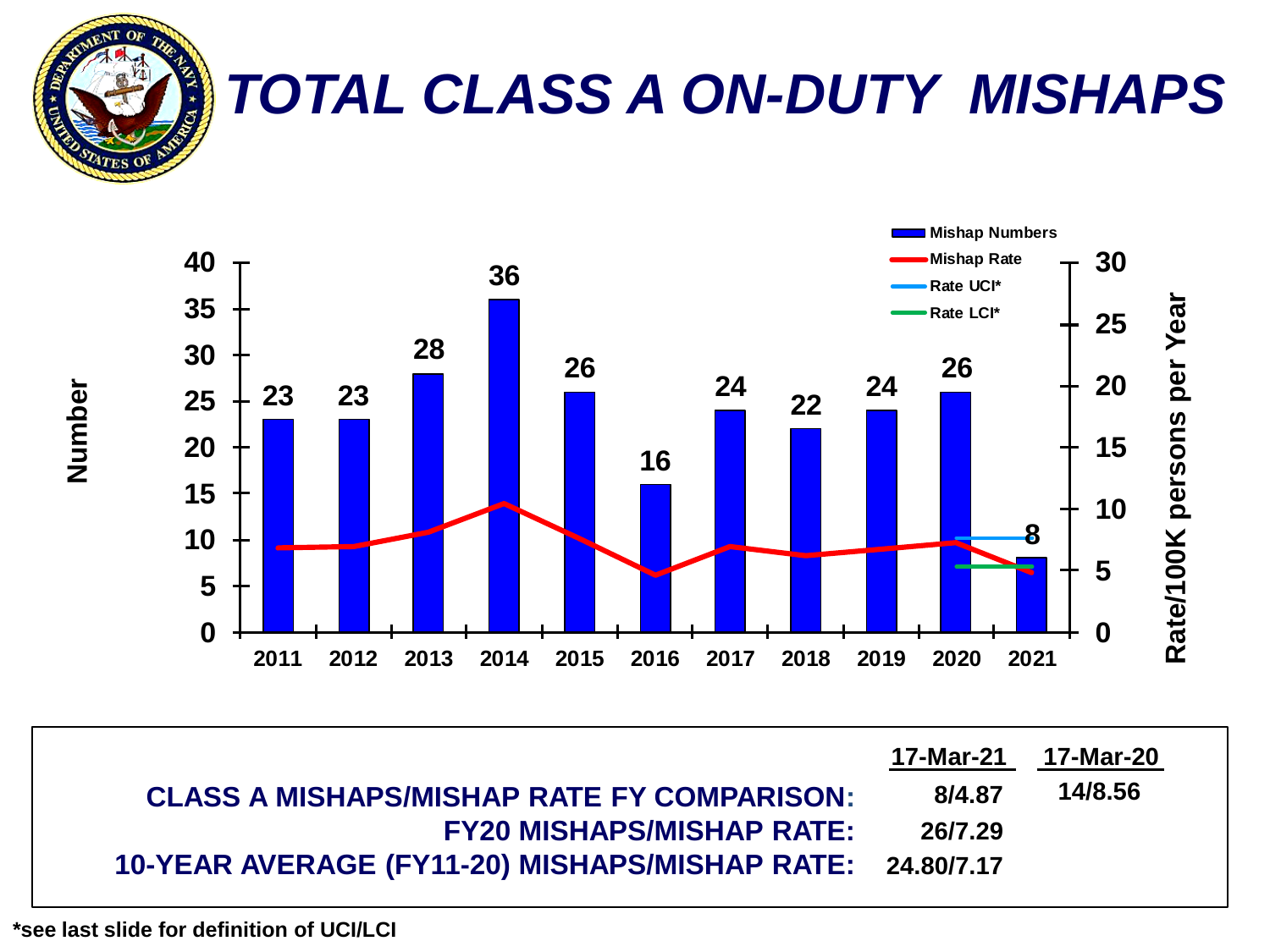



| <b>CLASS A FATALITIES/FATALITY RATE FY COMPARISON:</b>         | 4/2.44 | 5/3.06 |
|----------------------------------------------------------------|--------|--------|
| <b>FY20 FATALITIES/FATALITY RATE:</b>                          | 9/2.52 |        |
| 10-YEAR AVERAGE (FY11-20) FATALITIES/FATALITY RATE: 10.80/3.13 |        |        |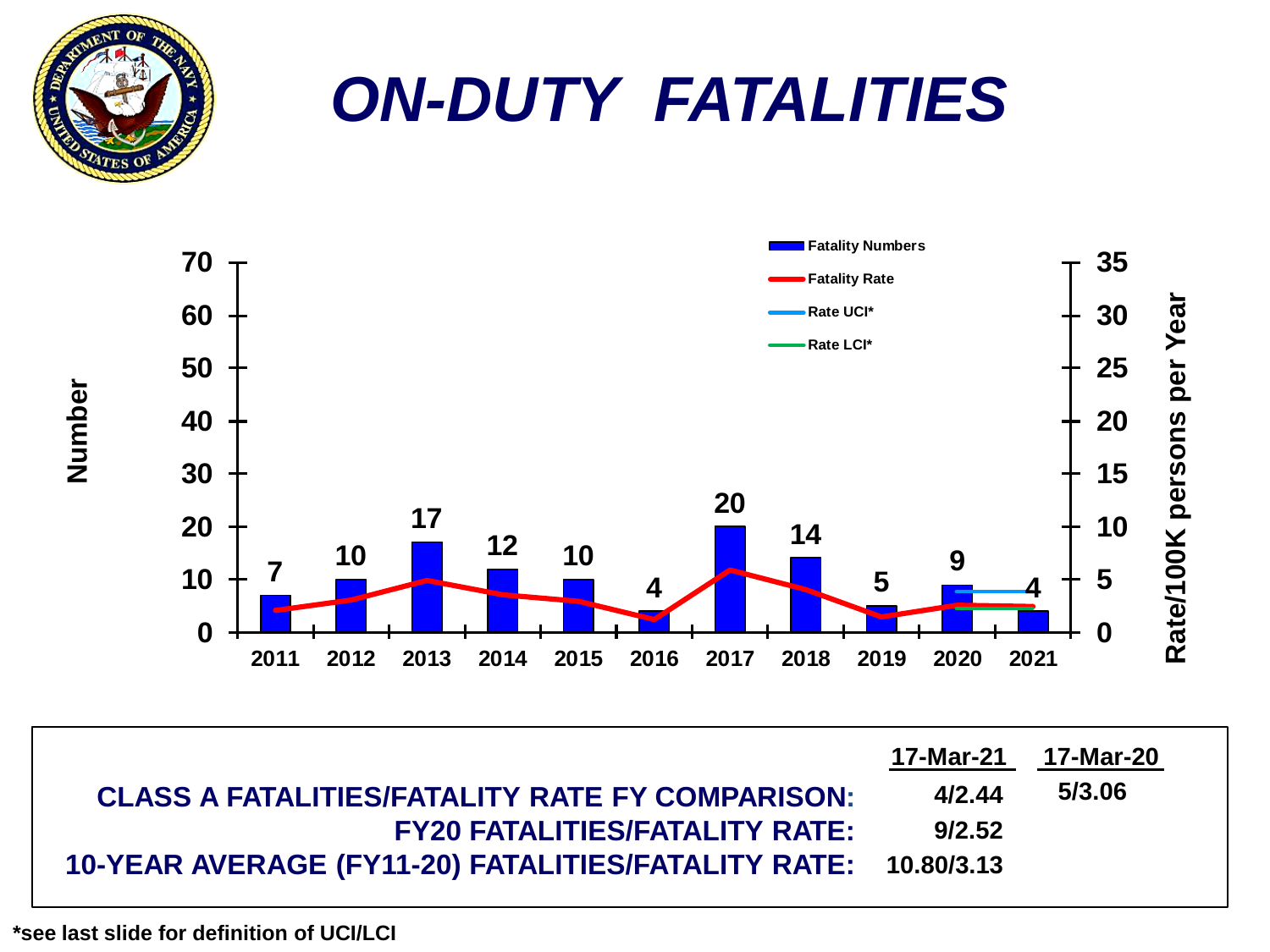

## *PMV FATALITIES*



| <b>CLASS A FATALITIES/FATALITY RATE FY COMPARISON:</b> | 13/7.92    | 10/6.11 |
|--------------------------------------------------------|------------|---------|
| <b>FY20 FATALITIES/FATALITY RATE:</b>                  | 23/6.45    |         |
| 10-YEAR AVERAGE (FY11-20) FATALITIES/FATALITY RATE:    | 30.80/8.93 |         |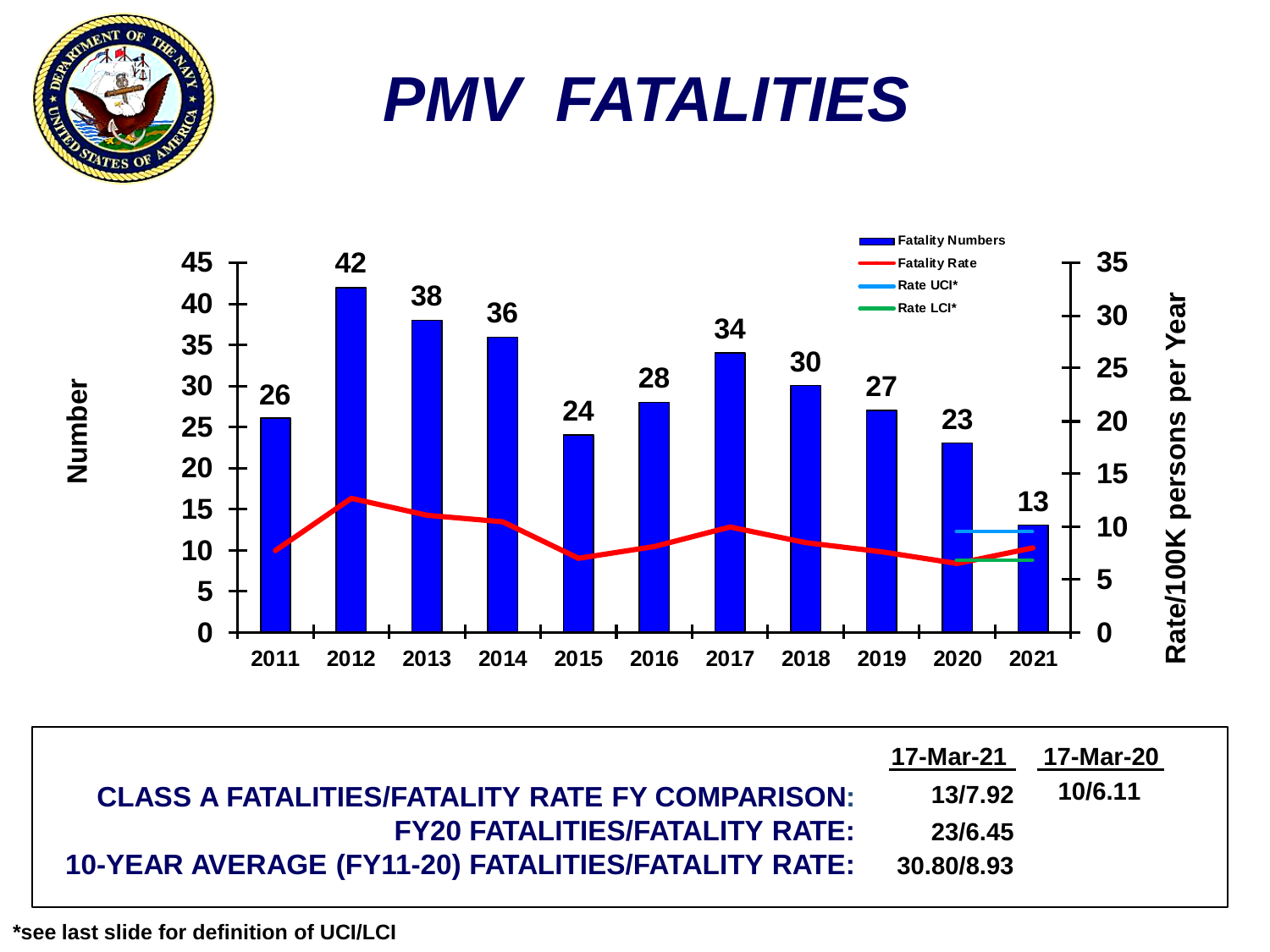

### *4-WHEEL PMV FATALITIES*



**10-YEAR AVERAGE (FY11-20) FATALITIES/FATALITY RATE: 11.80/3.42**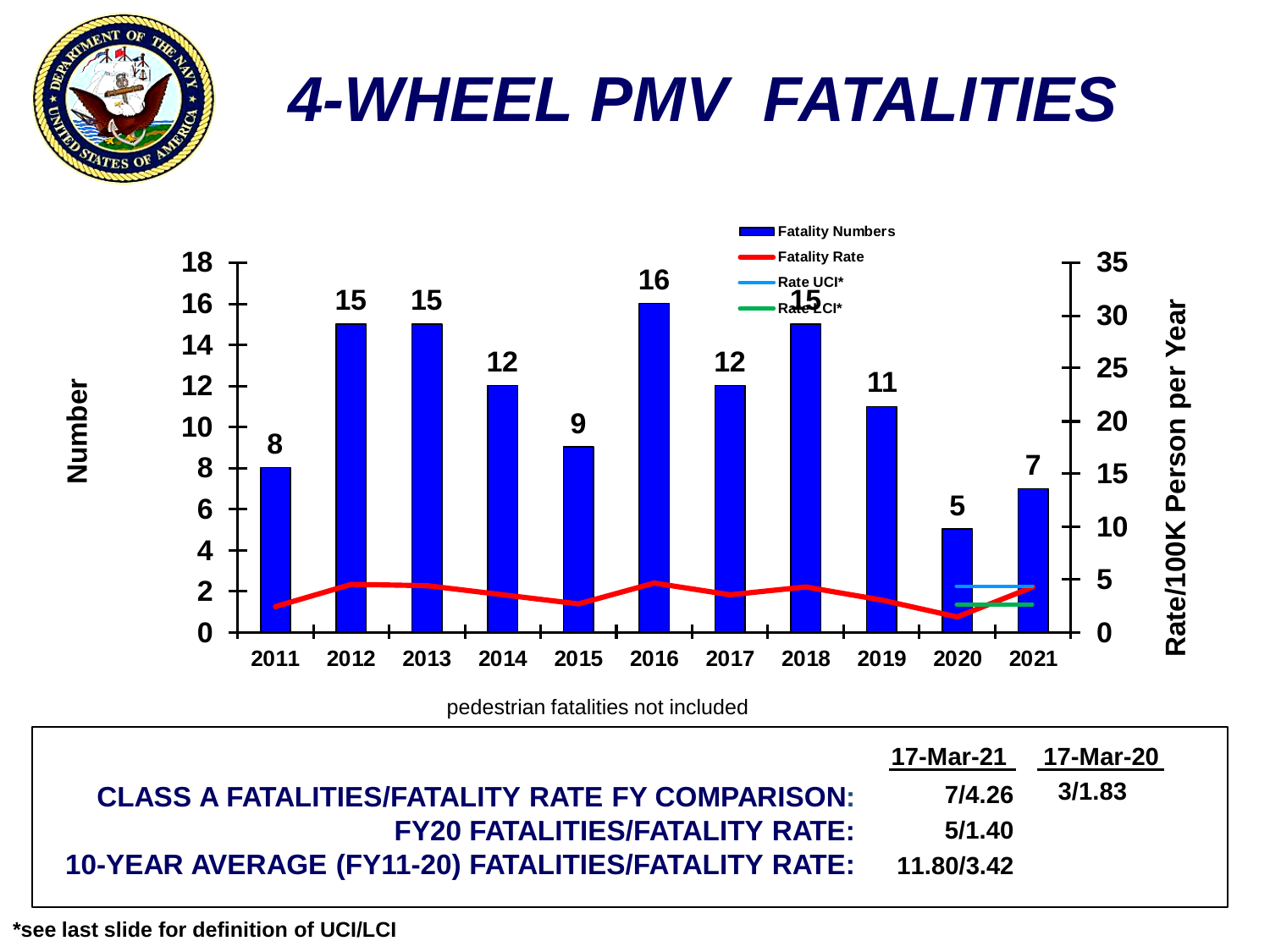

## *MOTORCYCLE PMV FATALITIES*



| <b>CLASS A FATALITIES/FATALITY RATE FY COMPARISON:</b>         | 6/3.65  | 4/2.44 |
|----------------------------------------------------------------|---------|--------|
| <b>FY20 FATALITIES/FATALITY RATE:</b>                          | 11/3.08 |        |
| 10-YEAR AVERAGE (FY11-20) FATALITIES/FATALITY RATE: 15.80/4.58 |         |        |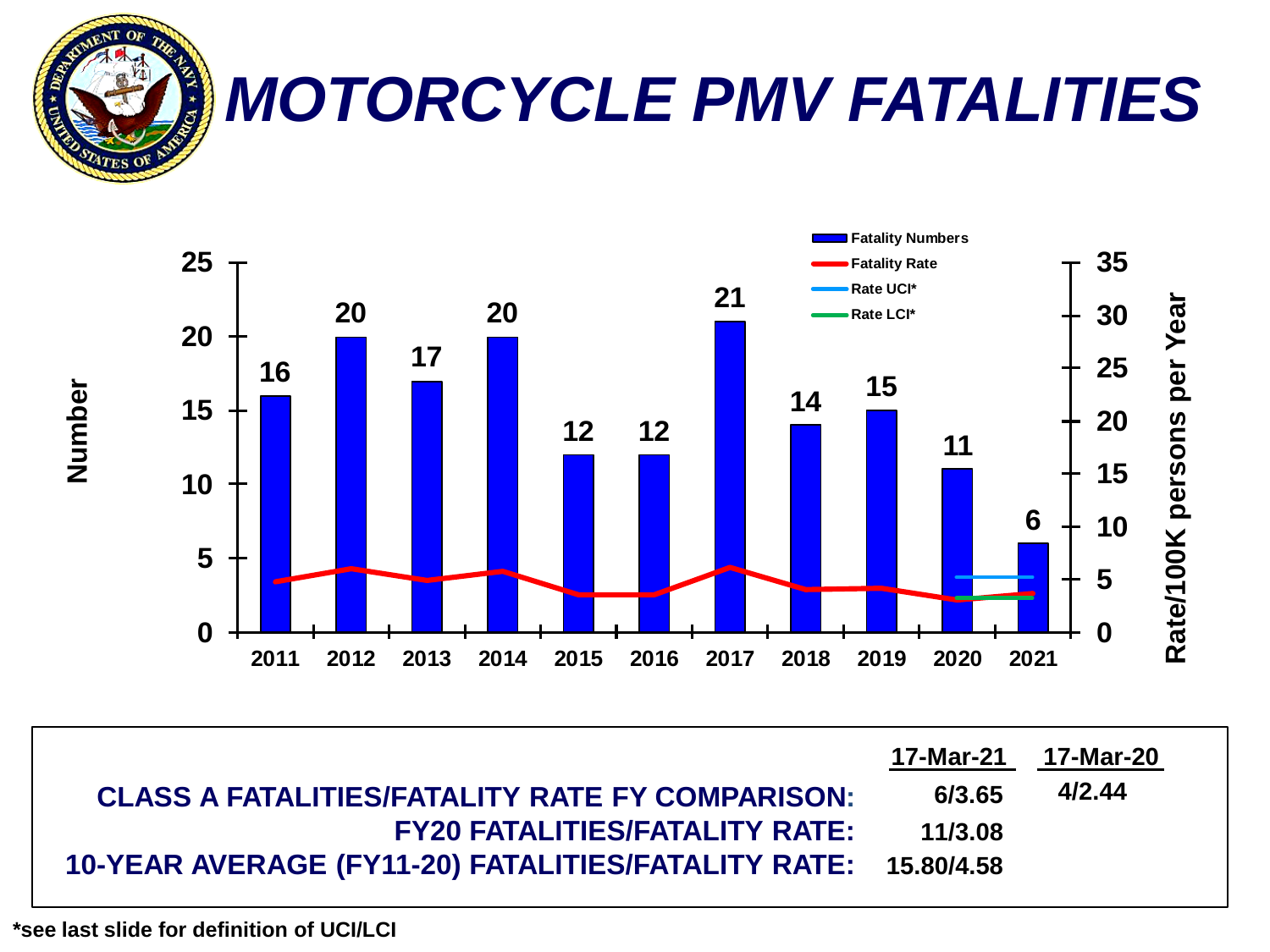

## *OFF-DUTY/REC FATALITIES*



| <b>CLASS A FATALITIES/FATALITY RATE FY COMPARISON:</b> | 3/1.83    | 5/3.06 |
|--------------------------------------------------------|-----------|--------|
| <b>FY20 FATALITIES/FATALITY RATE:</b>                  | 11/3.08   |        |
| 10-YEAR AVERAGE (FY11-20) FATALITIES/FATALITY RATE:    | 9.00/2.60 |        |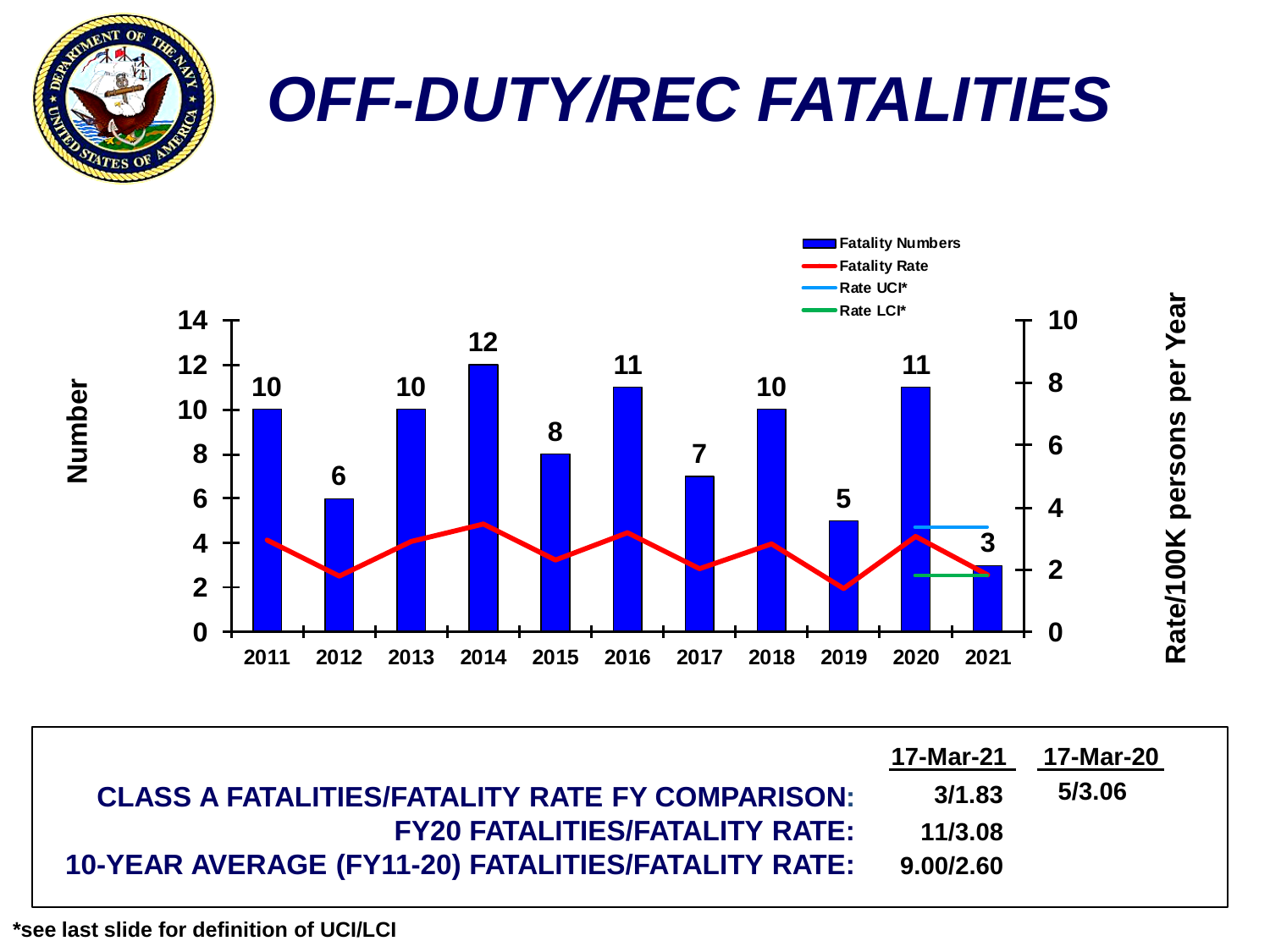

# *CIVILIAN LOST WORK DAY*



|                                              | 05 Dec 20 |
|----------------------------------------------|-----------|
| <b>LOST WORK DAY FY RATE COMPARISON:</b>     | 13.90     |
| <b>FY20 LOST WORK DAY RATE:</b>              | 14.80     |
| 5-YEAR AVERAGE (FY16-20) LOST WORK DAY RATE: | 21.88     |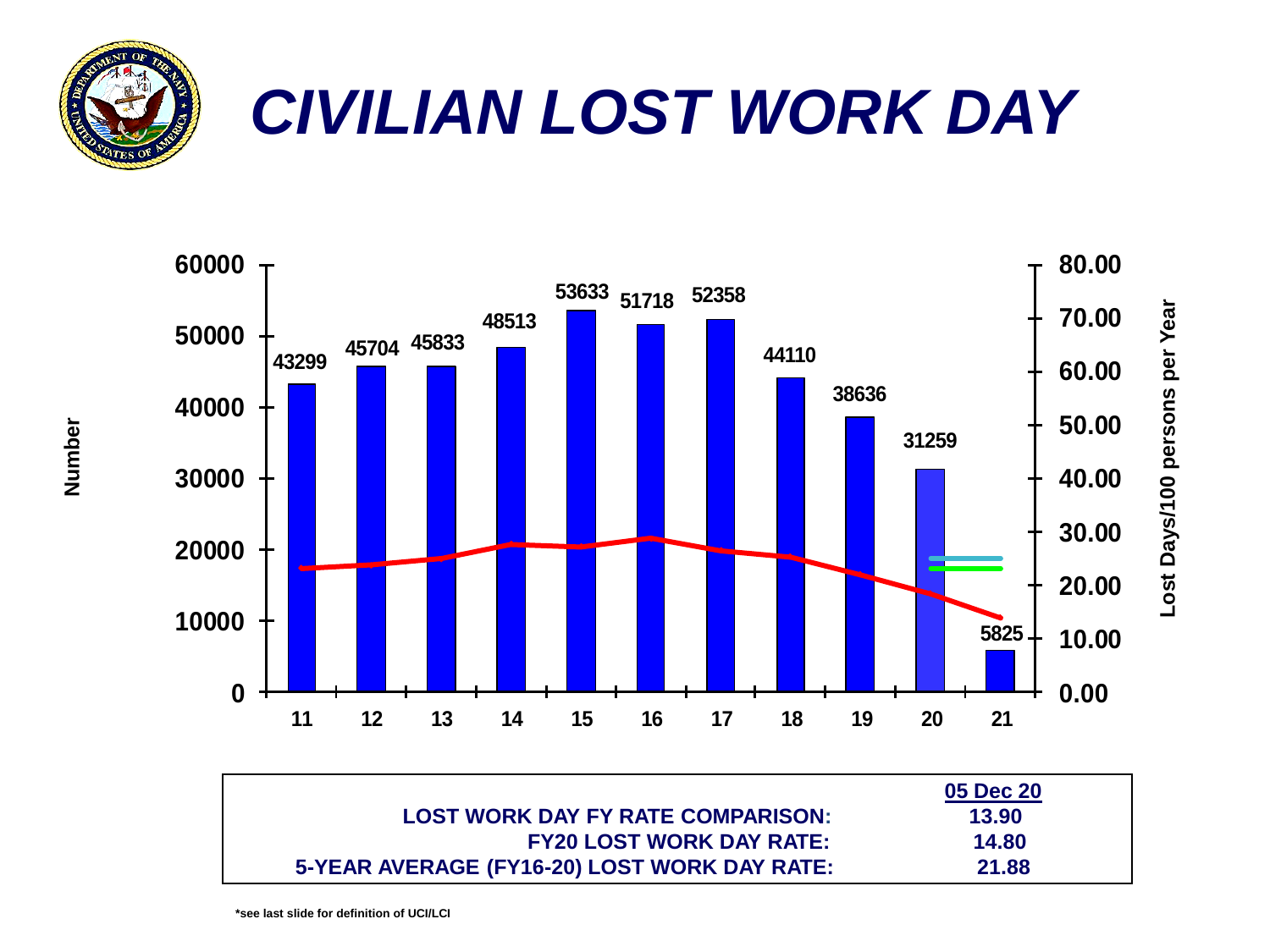

# *MILITARY LOST TIME CASE RATE*

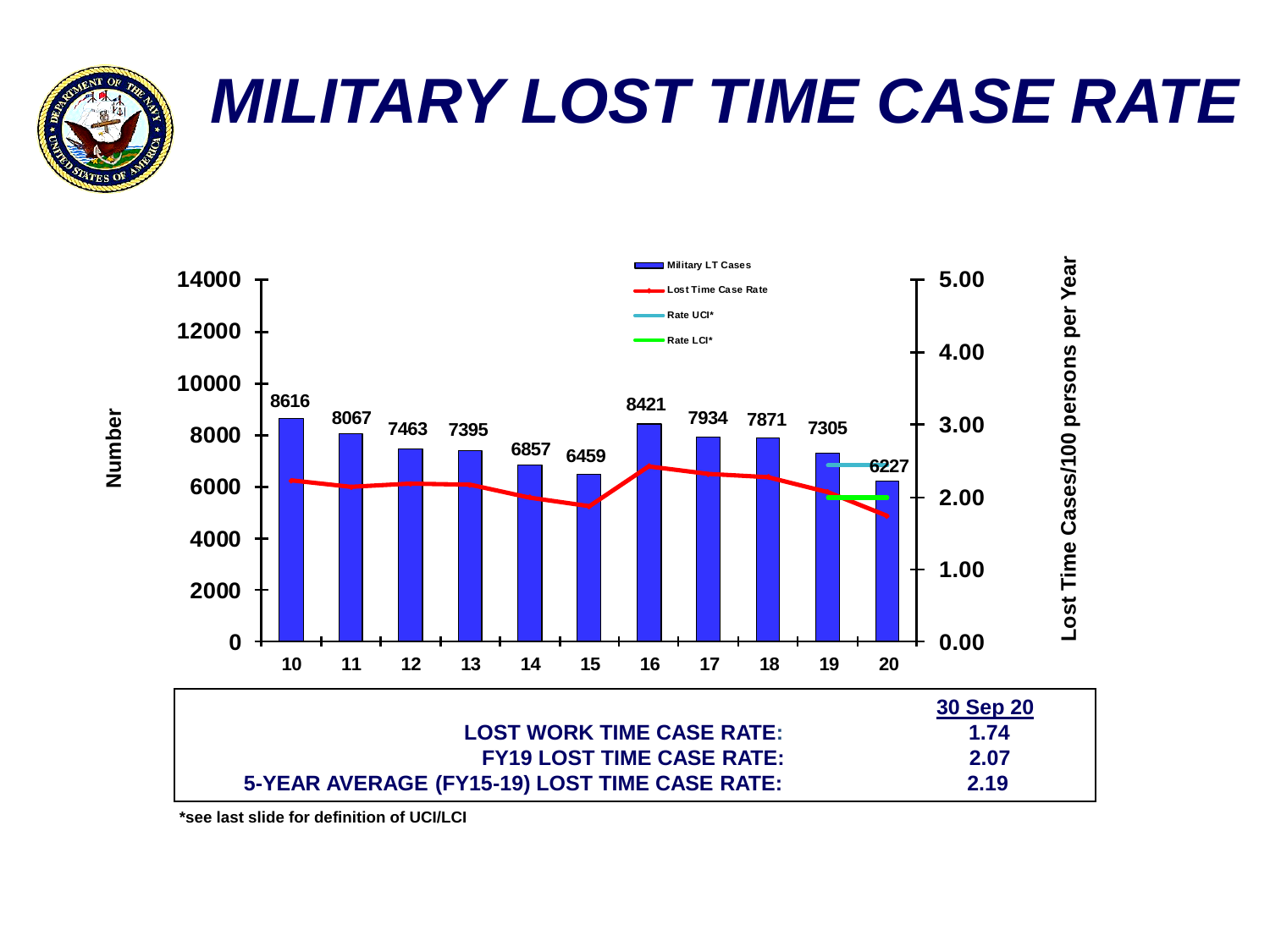

### *CLASS A FLIGHT MISHAPS*

*Manned Aircraft Only*



| <b>CLASS A FM/FM RATE FY COMPARISON:</b>       | 1/0.95    | 0/0.00 |
|------------------------------------------------|-----------|--------|
| <b>FY20 MISHAPS/MISHAP RATE:</b>               | 2/0.93    |        |
| 10-YEAR AVERAGE (FY11-20) MISHAPS/MISHAP RATE: | 6.60/2.61 |        |

**Number**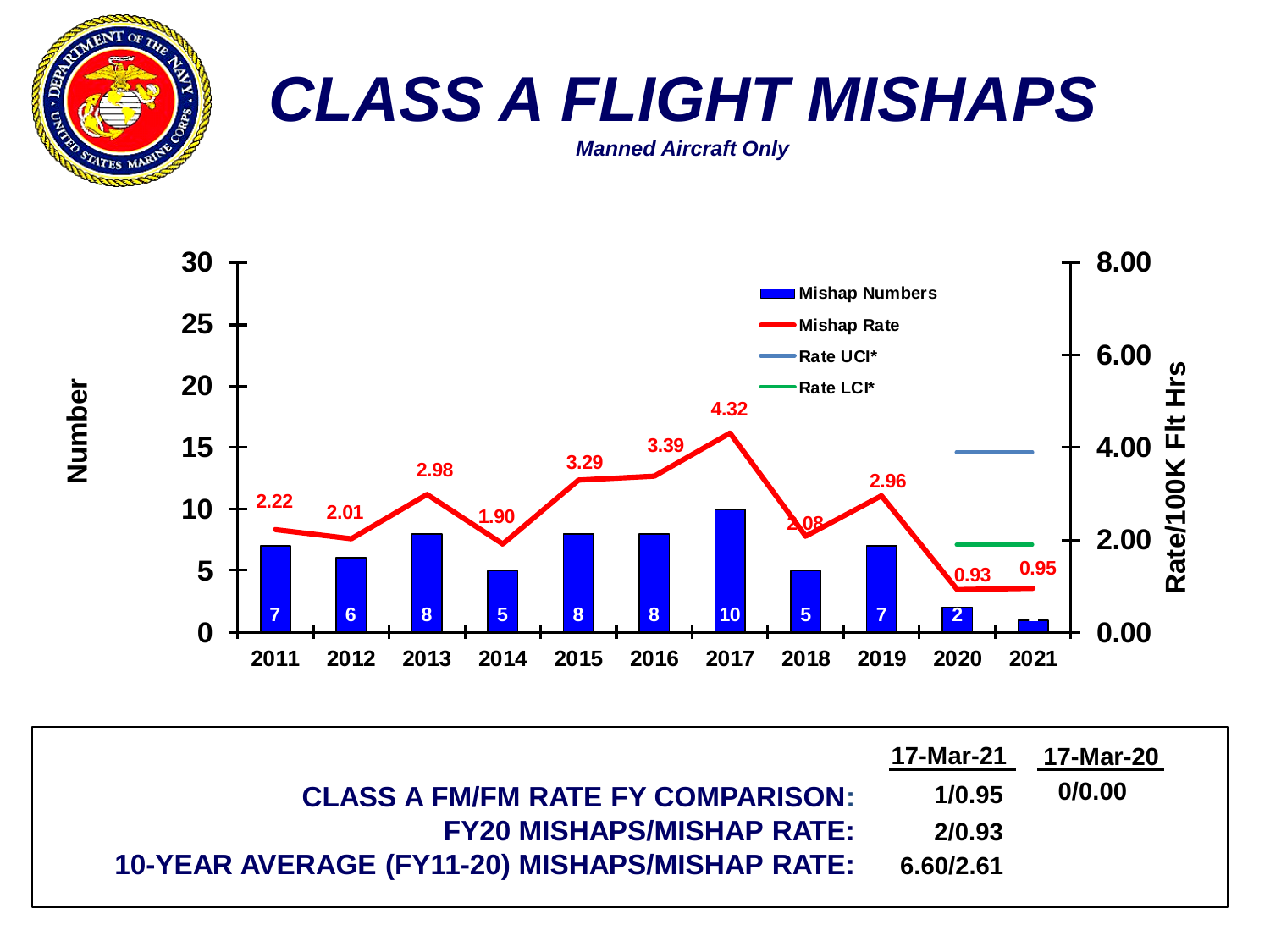

# *CLASS A AVIATION MISHAPS*



| <b>CLASS A MISHAPS/MISHAP RATE FY COMPARISON:</b>     | 1/0.95    | 0/0.00 |
|-------------------------------------------------------|-----------|--------|
| <b>FY20 MISHAPS/MISHAP RATE:</b>                      | 3/1.39    |        |
| <b>10-YEAR AVERAGE (FY11-20) MISHAPS/MISHAP RATE:</b> | 8.00/3.13 |        |

**Number**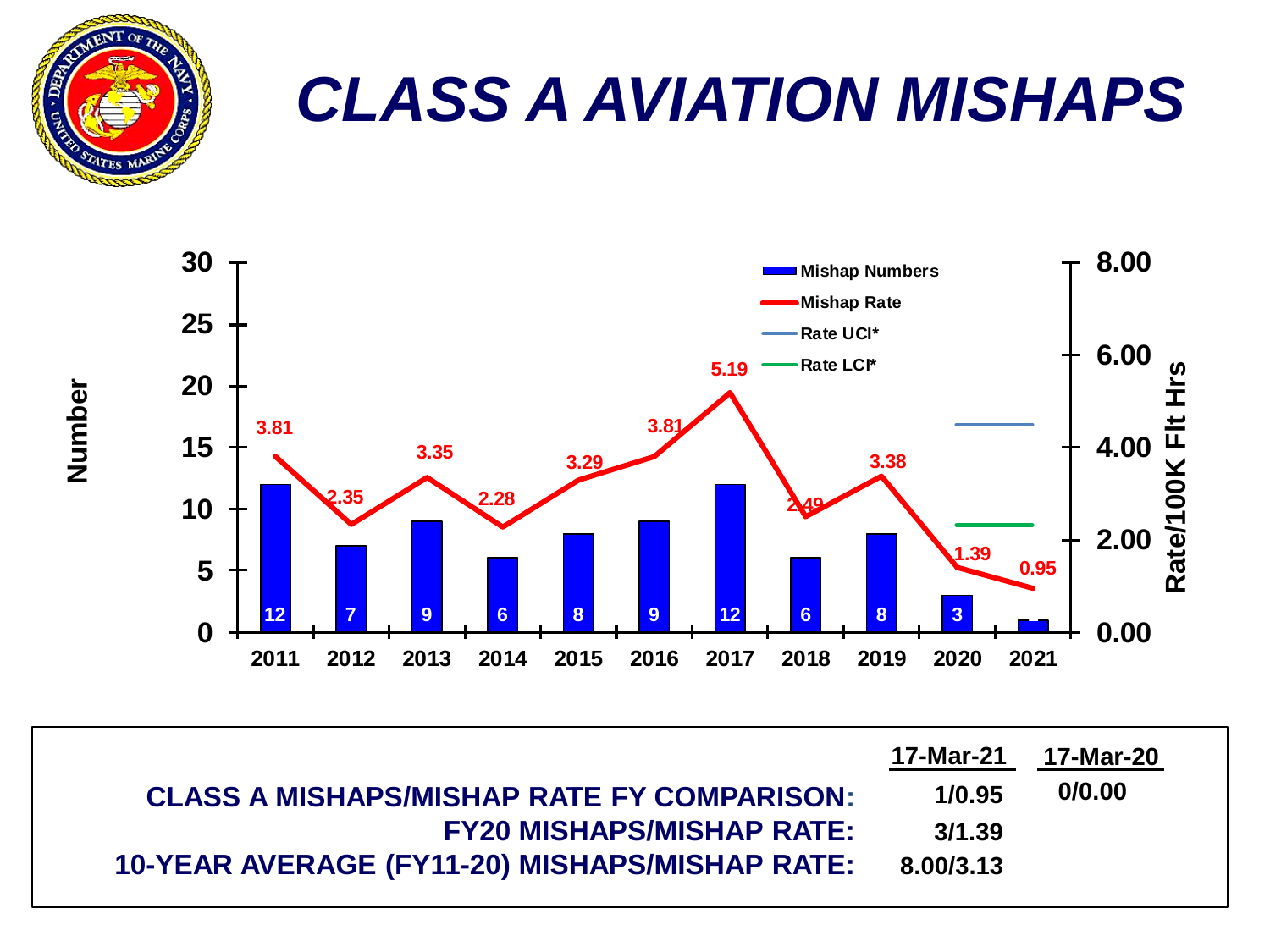

### *CLASS A GROUND ON-DUTY MISHAPS*



| <b>CLASS A MISHAPS/MISHAP RATE FY COMPARISON:</b> | 0/0.00    | 1/1.13 |
|---------------------------------------------------|-----------|--------|
| <b>FY20 MISHAPS/MISHAP RATE:</b>                  | 8/4.16    |        |
| 10-YEAR AVERAGE (FY11-20) MISHAPS/MISHAP RATE:    | 6.20/3.13 |        |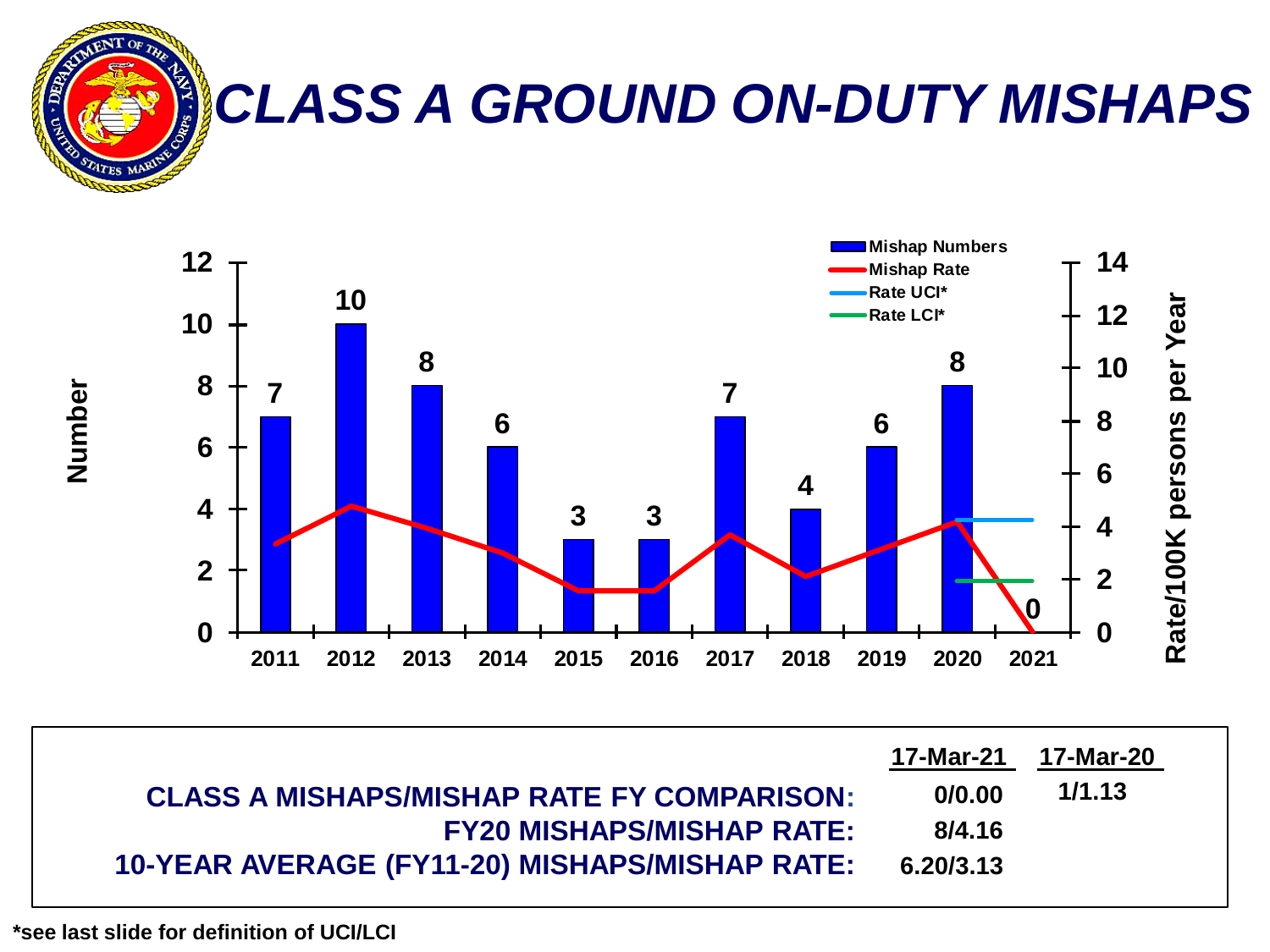

PT fatalities are also reflected in the Ground On-Duty Mishap slide

| <b>CLASS A FATALITIES/FATALITY RATE FY COMPARISON:</b>        | 0/0.00 | 0/0.00 |  |
|---------------------------------------------------------------|--------|--------|--|
| <b>FY20 FATALITIES/FATALITY RATE:</b>                         | 5/2.60 |        |  |
| 10-YEAR AVERAGE (FY11-20) FATALITIES/FATALITY RATE: 2.10/1.07 |        |        |  |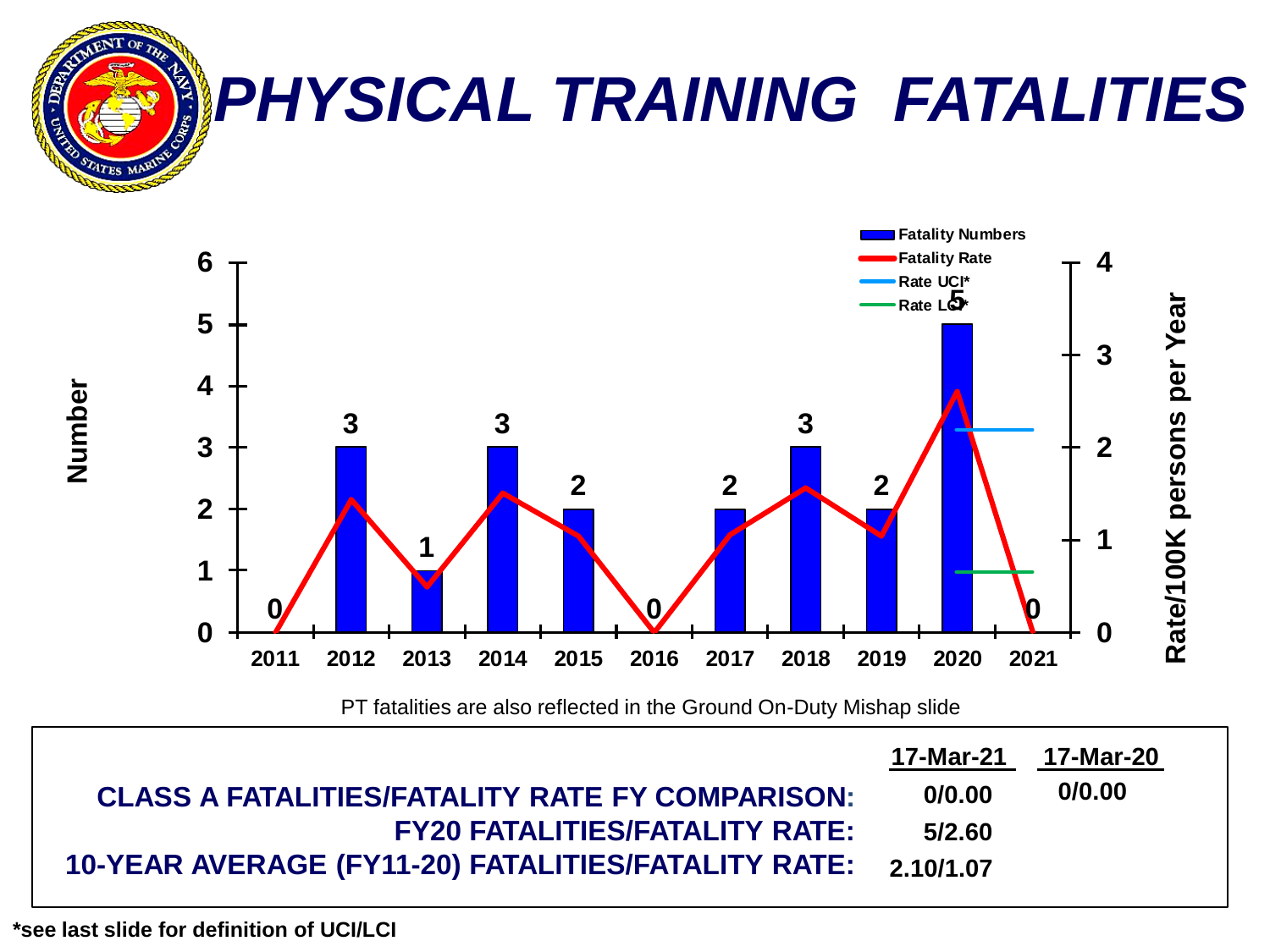

## *CLASS A ON-DUTY MV MISHAPS*



| <b>CLASS A MISHAPS/MISHAP RATE FY COMPARISON:</b>     | 0/0.00    | 2/2.27 |
|-------------------------------------------------------|-----------|--------|
| <b>FY20 MISHAPS/MISHAP RATE:</b>                      | 3/1.56    |        |
| <b>10-YEAR AVERAGE (FY11-20) MISHAPS/MISHAP RATE:</b> | 3.20/1.61 |        |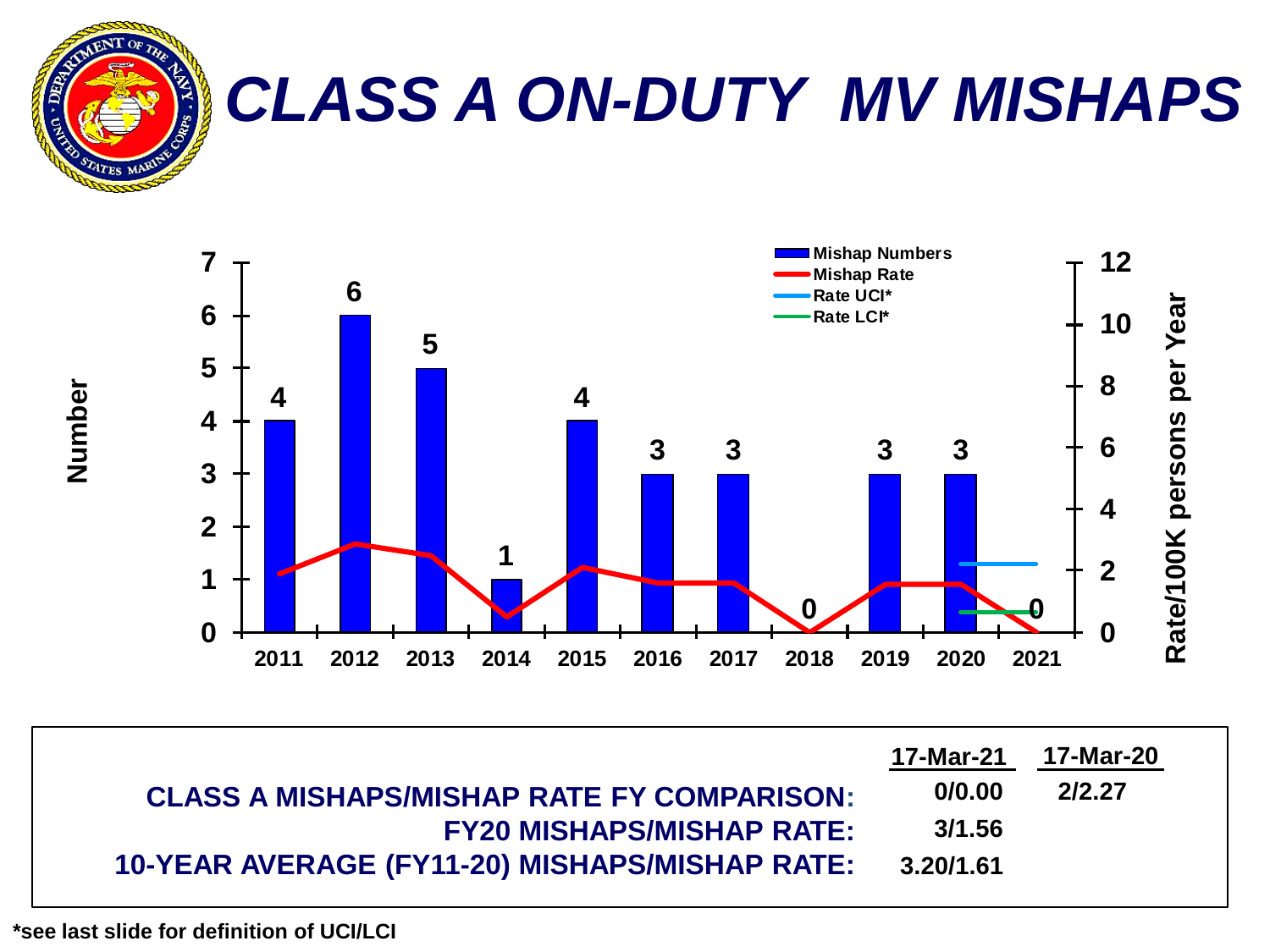

#### *TOTAL CLASS A ON-DUTY MISHAPS*



| <b>CLASS A MISHAPS/MISHAP RATE FY COMPARISON:</b>         | 1/1.13  | 3/3.40 |
|-----------------------------------------------------------|---------|--------|
| <b>FY20 MISHAPS/MISHAP RATE:</b>                          | 14/7.29 |        |
| 10-YEAR AVERAGE (FY11-20) MISHAPS/MISHAP RATE: 17.40/8.80 |         |        |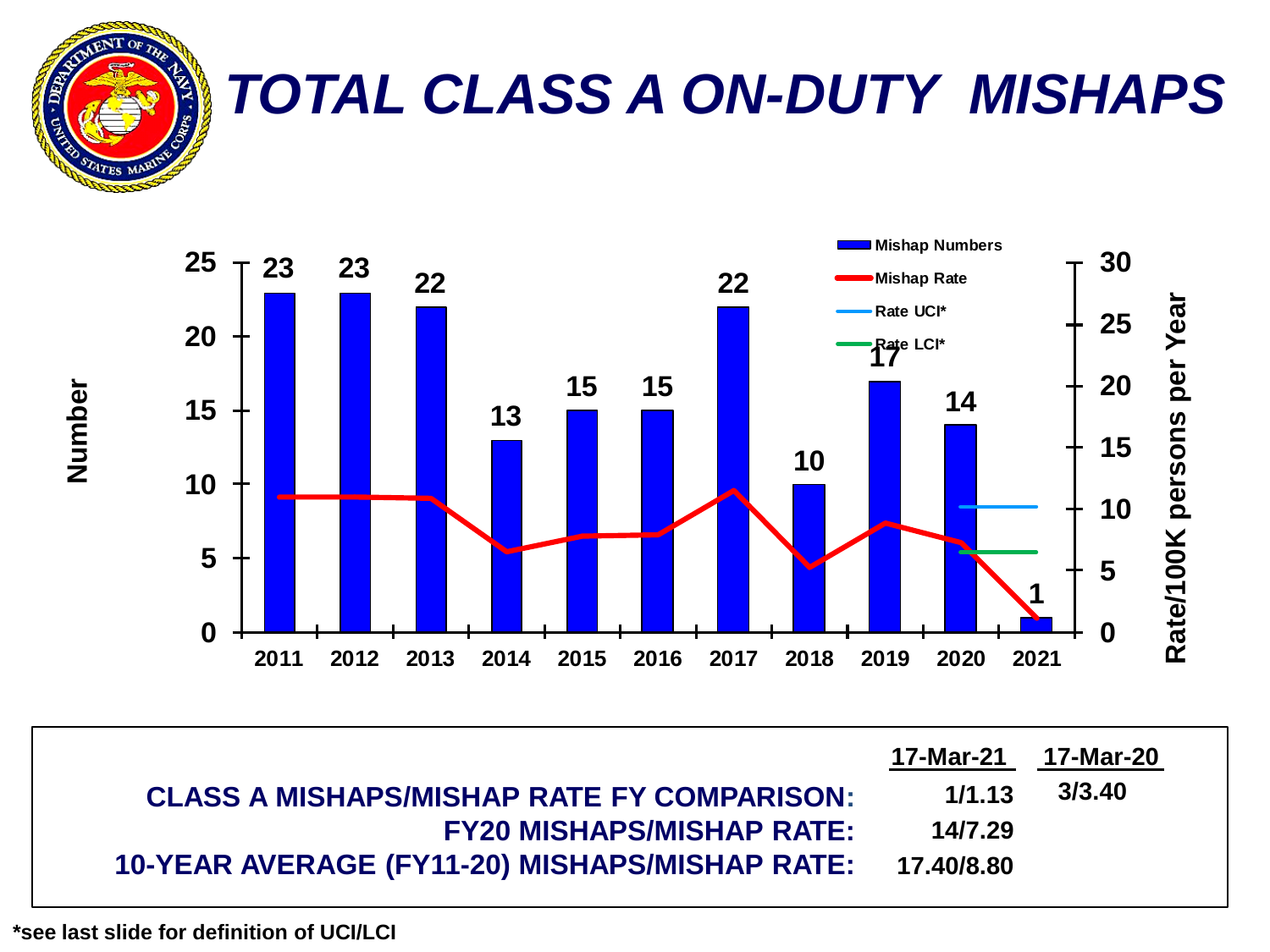

### *ON-DUTY FATALITIES*



| <b>CLASS A FATALITIES/FATALITY RATE FY COMPARISON:</b>         | 0/0.00  | 2/2.27 |
|----------------------------------------------------------------|---------|--------|
| <b>FY20 FATALITIES/FATALITY RATE:</b>                          | 17/8.85 |        |
| 10-YEAR AVERAGE (FY11-20) FATALITIES/FATALITY RATE: 17.40/8.82 |         |        |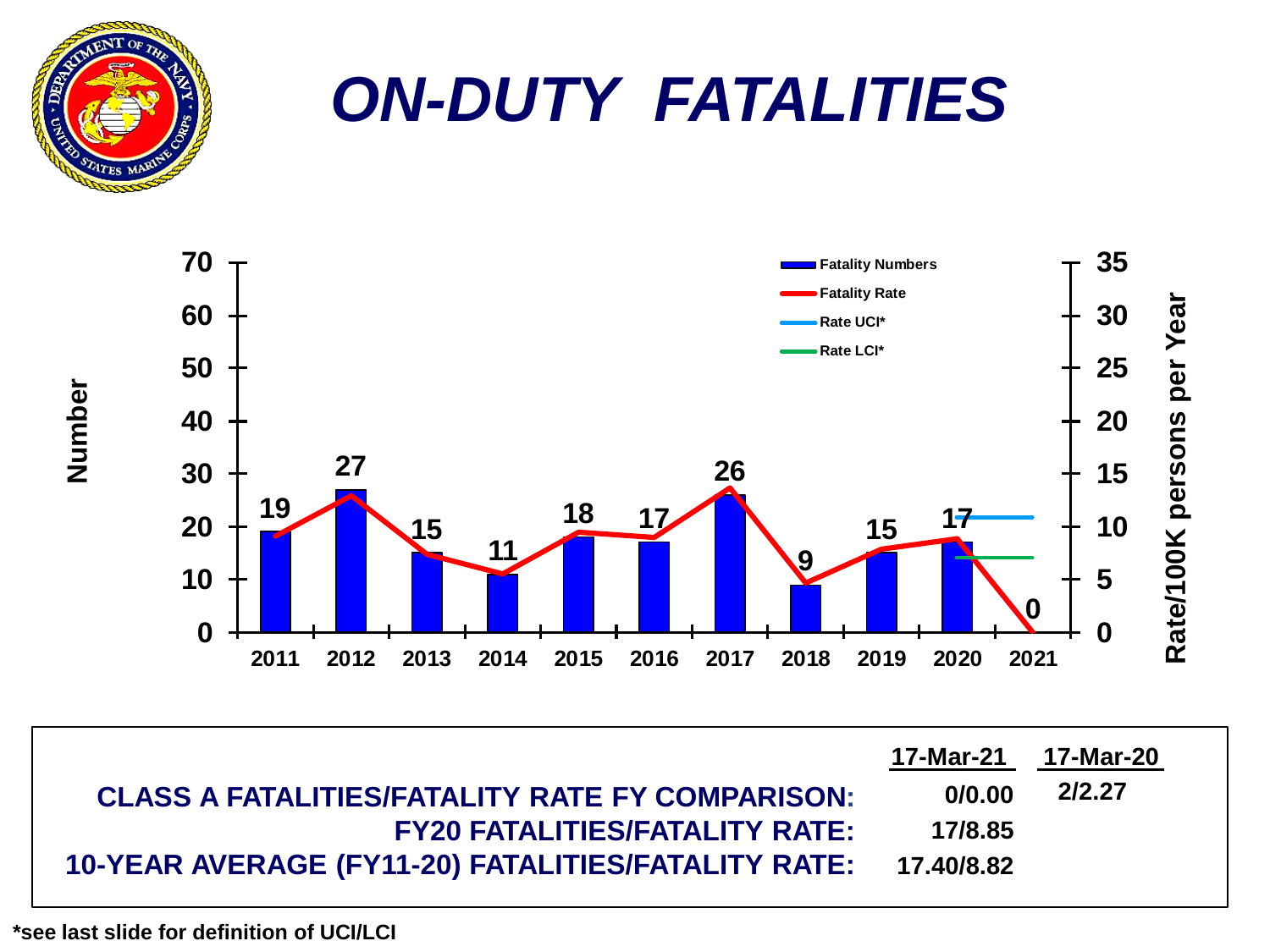# *PMV FATALITIES*



| <b>CLASS A FATALITIES/FATALITY RATE FY COMPARISON:</b>          | 12/13.57 | 14/15.88 |
|-----------------------------------------------------------------|----------|----------|
| <b>FY20 FATALITIES/FATALITY RATE:</b>                           | 23/11.97 |          |
| 10-YEAR AVERAGE (FY11-20) FATALITIES/FATALITY RATE: 30.40/15.42 |          |          |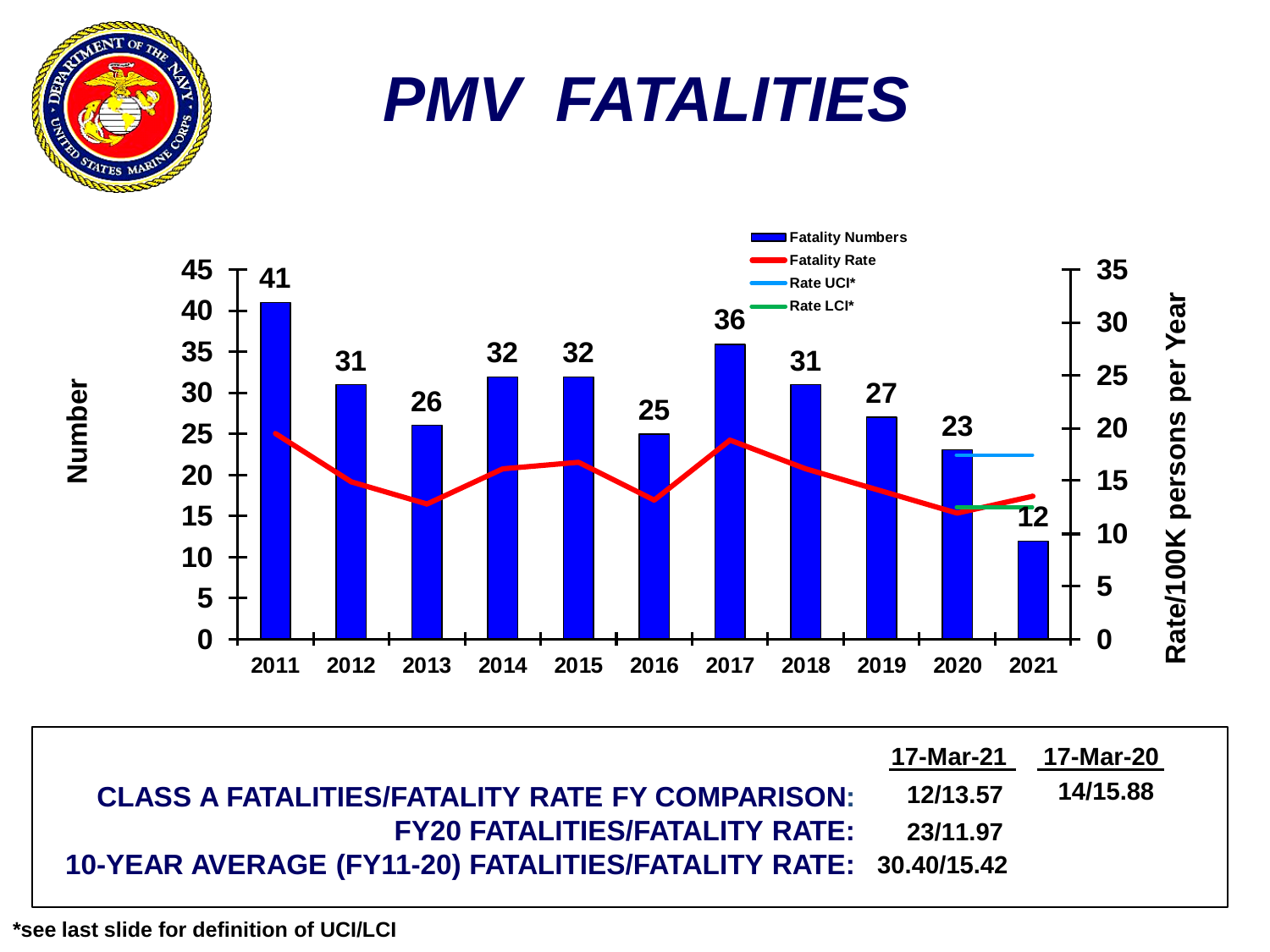

### *4-WHEEL PMV FATALITIES*



| <b>CLASS A FATALITIES/FATALITY RATE FY COMPARISON:</b>         | 8/9.04  | 7/7.94 |
|----------------------------------------------------------------|---------|--------|
| <b>FY20 FATALITIES/FATALITY RATE:</b>                          | 14/7.29 |        |
| 10-YEAR AVERAGE (FY11-20) FATALITIES/FATALITY RATE: 14.80/7.50 |         |        |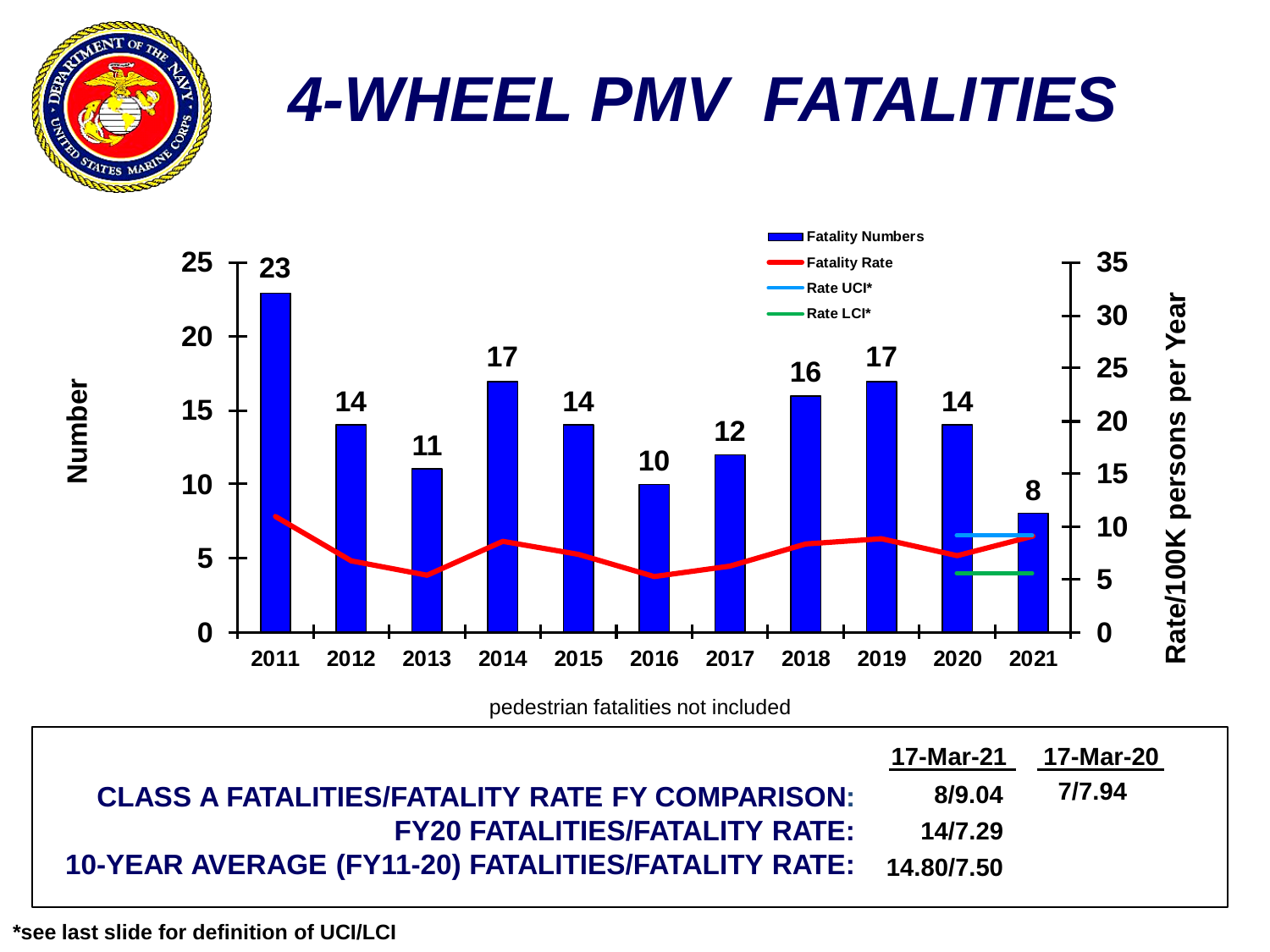

### *MOTORCYCLE PMV FATALITIES*



| <b>CLASS A FATALITIES/FATALITY RATE FY COMPARISON:</b>         | 3/3.39 | 5/5.67 |
|----------------------------------------------------------------|--------|--------|
| <b>FY20 FATALITIES/FATALITY RATE:</b>                          | 7/3.64 |        |
| 10-YEAR AVERAGE (FY11-20) FATALITIES/FATALITY RATE: 13.10/6.64 |        |        |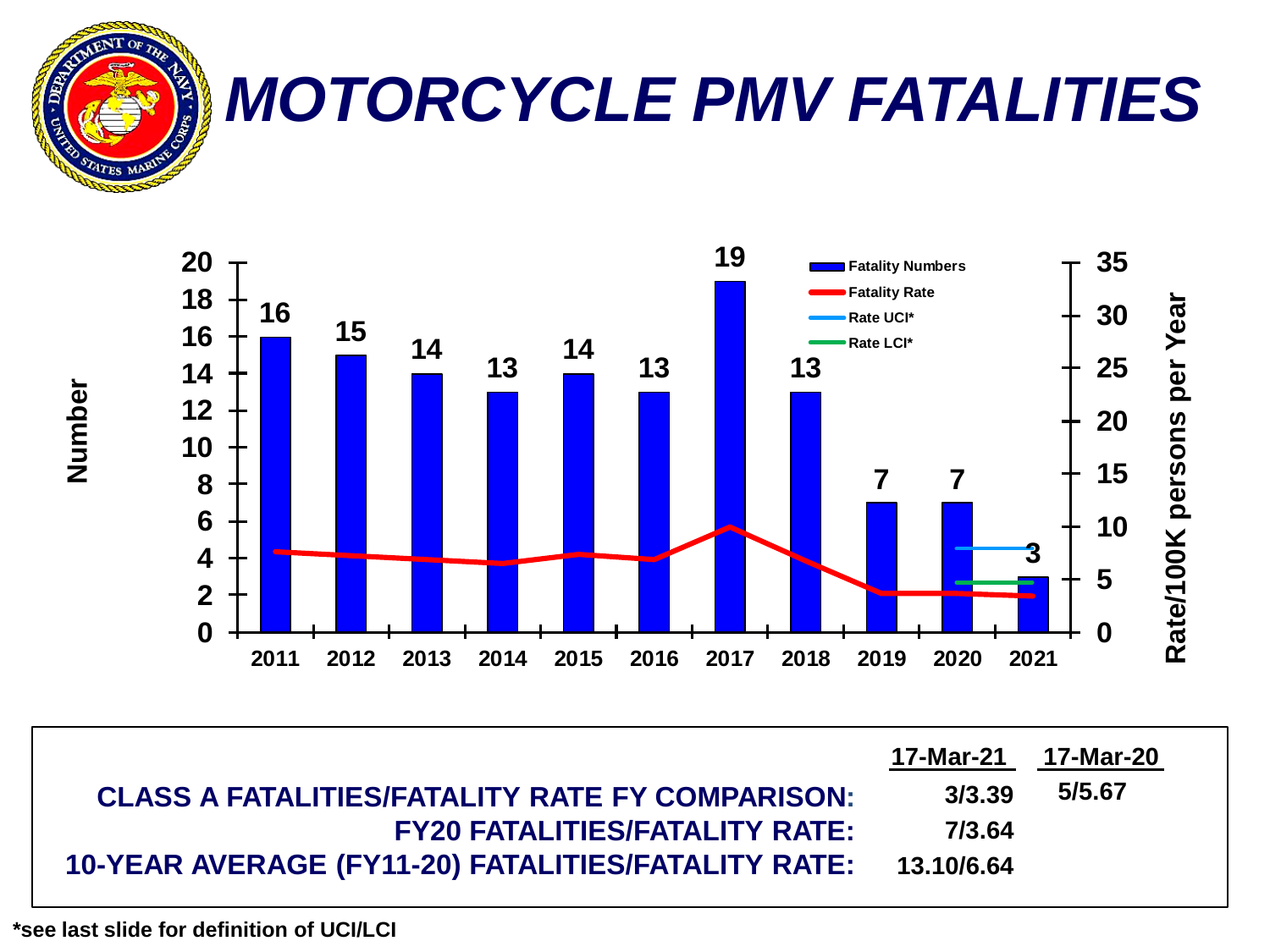

| <b>CLASS A FATALITIES/FATALITY RATE FY COMPARISON:</b> | 1/1.13    | 2/2.27 |
|--------------------------------------------------------|-----------|--------|
| <b>FY20 FATALITIES/FATALITY RATE:</b>                  | 9/4.68    |        |
| 10-YEAR AVERAGE (FY11-20) FATALITIES/FATALITY RATE:    | 7.60/3.85 |        |

**2011 2012 2013 2014 2015 2016 2017 2018 2019 2020 2021**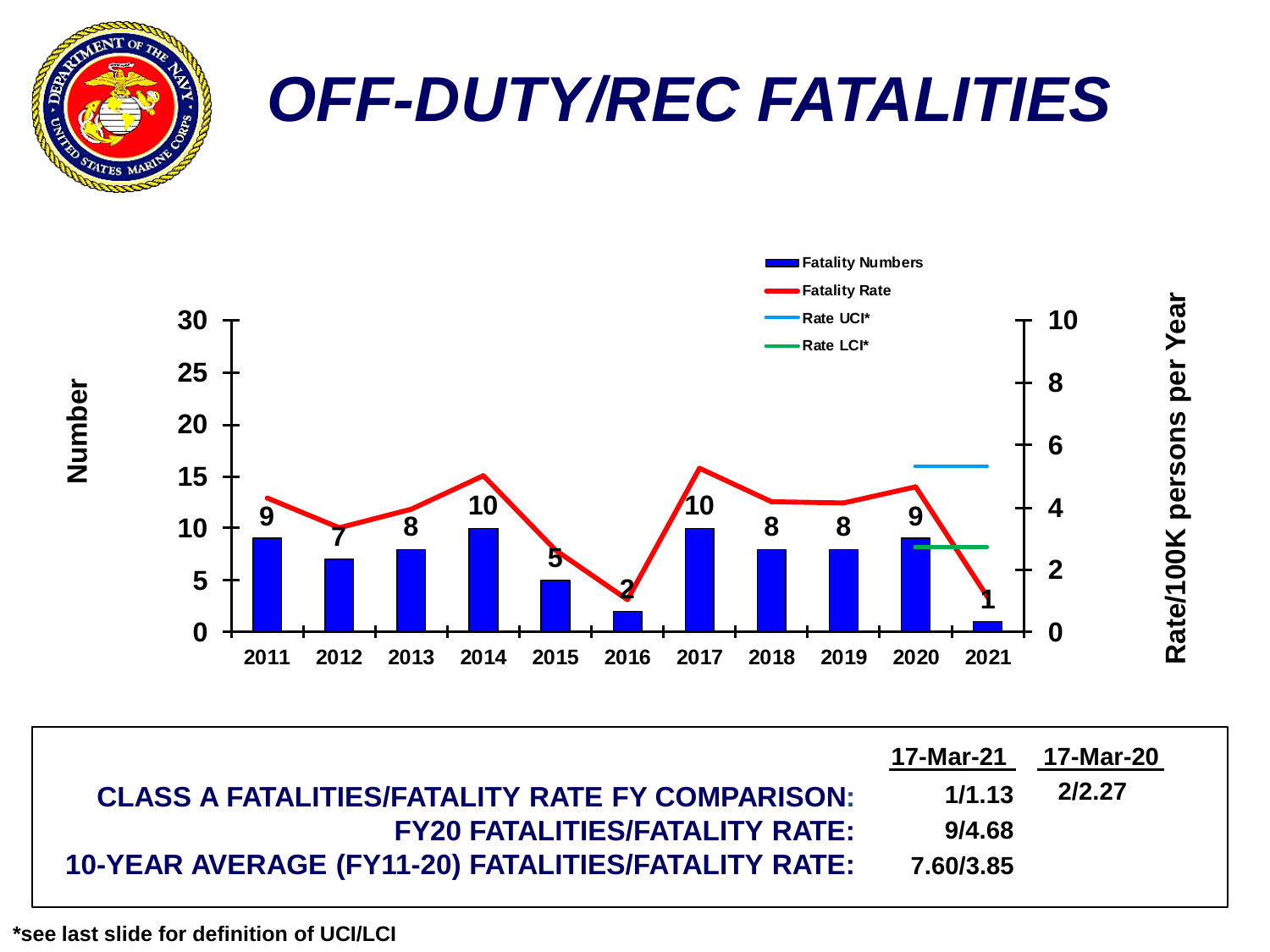

### *CIVILIAN LOST WORK DAY*

**Lost Days/100 persons per Year**

Lost Days/100 persons per Year



|                                              | 05 Dec 20 |
|----------------------------------------------|-----------|
| <b>LOST WORK DAY FY RATE COMPARISON:</b>     | 13.40     |
| <b>FY20 LOST WORK DAY RATE:</b>              | 14.70     |
| 5-YEAR AVERAGE (FY16-20) LOST WORK DAY RATE: | 24.55     |

**Number**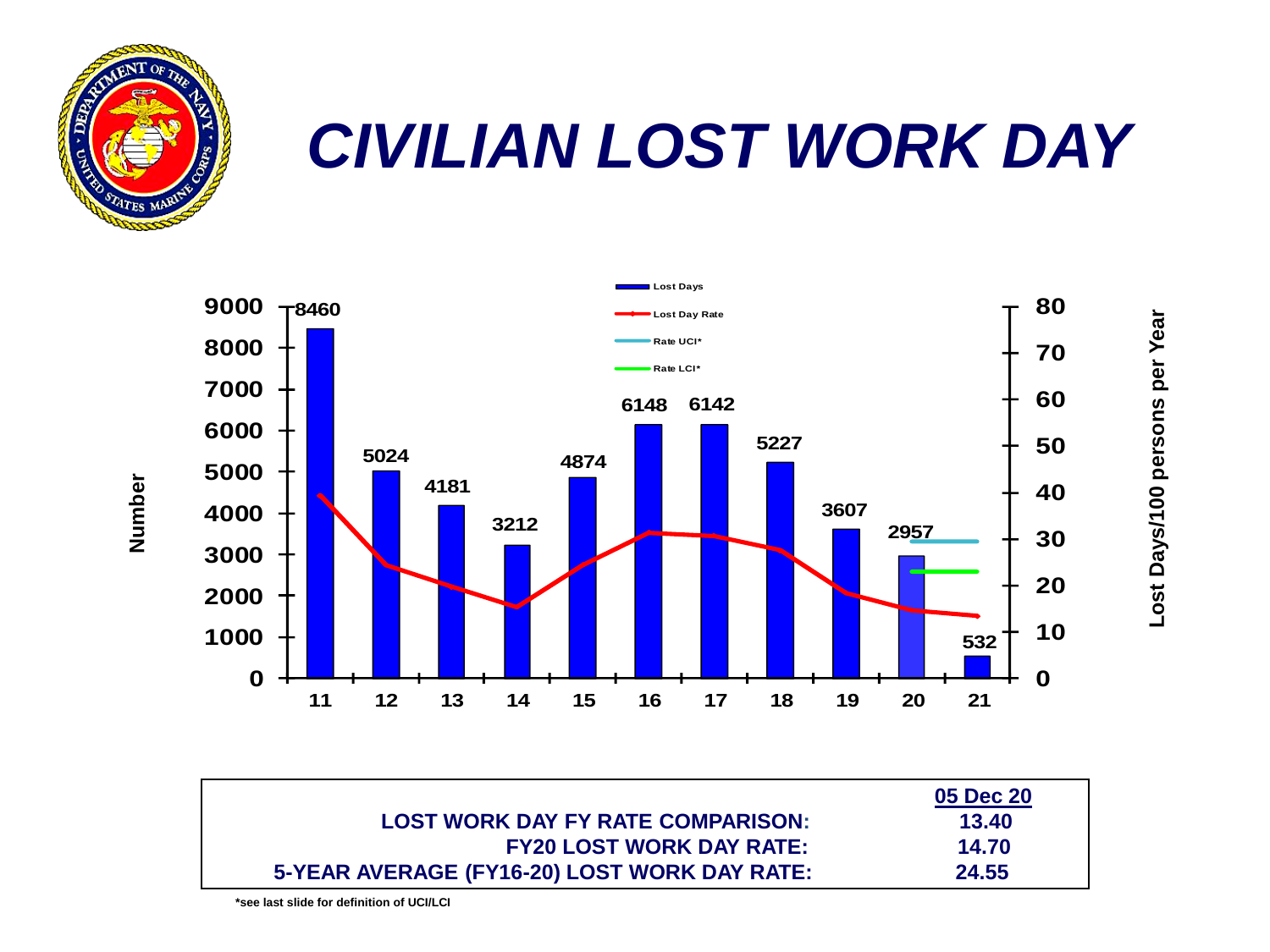

### *MILITARY LOST TIME CASE RATE*



|                                               | 30 Sep 20 |
|-----------------------------------------------|-----------|
| <b>LOST WORK TIME CASE RATE:</b>              | 2.82      |
| <b>FY19 LOST TIME CASE RATE:</b>              | 3.01      |
| 5-YEAR AVERAGE (FY15-19) LOST TIME CASE RATE: | 2.94      |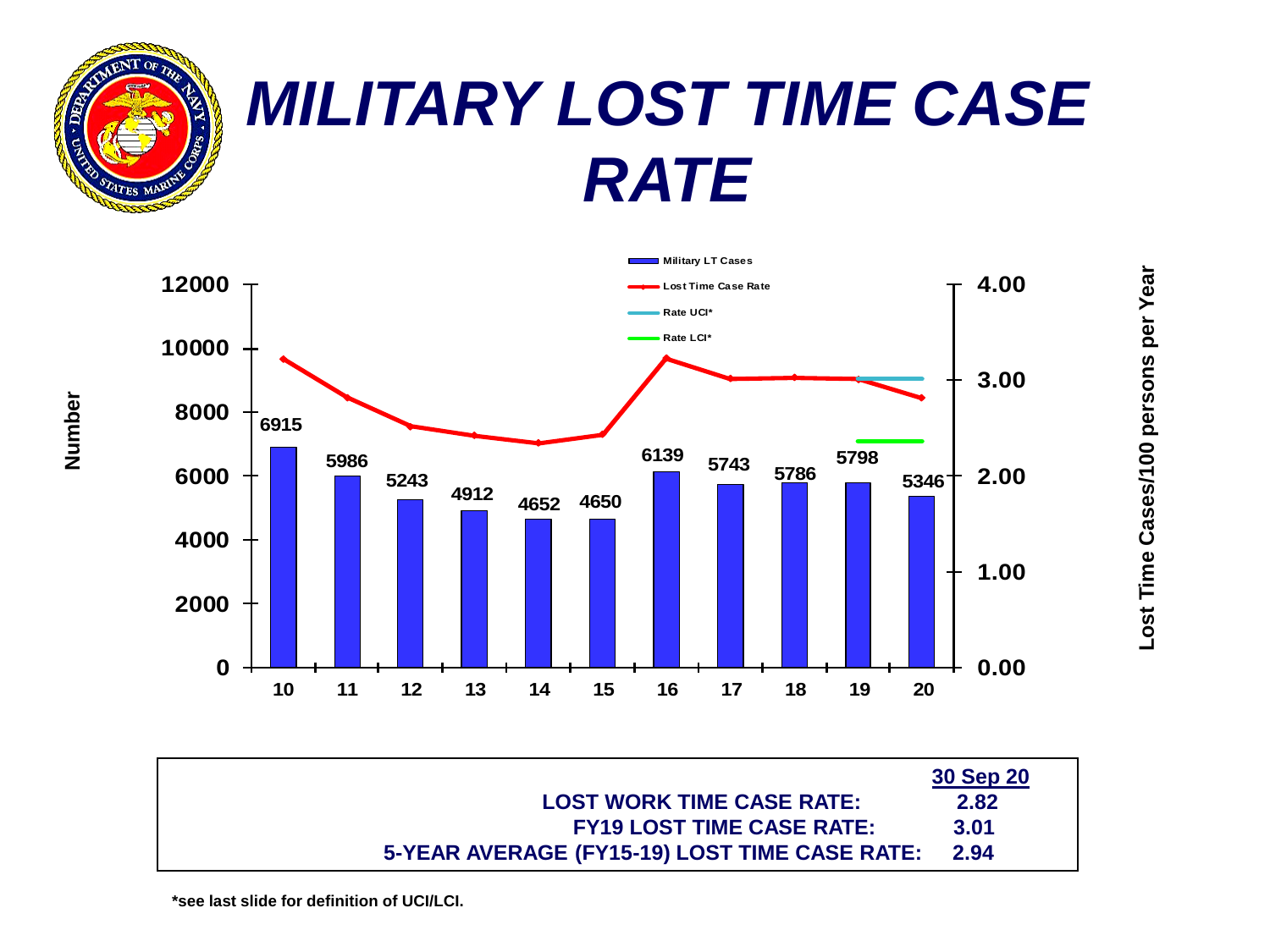#### Navy Short Narratives

#### USN AVIATION CLASS A MISHAPS (includes UAS/UAV, FRMs and AGMs not included in the Flight Slide)

- 16 Nov 2020 (IVO St. Inigoes, MD) At OLF Webster Field, MQ-8C became unresponsive while chocked and chained during a high power maintenance ground turn to test a new battery. Rotor blades ultimately came in contact with the ground causing blade separation and aircraft damage. (UAV AGM)
- 10 Nov 2020 (NAS Point Mugu, CA) MQ-8C crashed on final approach to designated Touchdown Point during Functional Check-Flight. No personnel injured. (UAV)
- 23 Oct 2020 (IVO Foley, AL) T-6B on training mission crashed. Both aircrew deceased.
- 20 Oct 2020 (IVO China Lake, CA) While attempting to return to airport with an in-flight emergency, F/A-18E crashed; pilot safely ejected.

#### USN AFLOAT CLASS A MISHAPS

• No Reported Mishaps this period

#### USN SHORE CLASS A MISHAPS

- 14 Dec 2020 (Indian Head, MD) Civilian Firefighter/EMT contracted COVID-19 while on duty. FF/EMT passed away on 1 Jan 2021
- 1 Dec 2020 (Patuxent River, MD) CIV U/W ISO USV test. Crew of 16 beginning experiencing COVID-19 systems on 1 Dec. U/W vessel returns to port 10 Dec. Individual reported to hospital, put on ventilator on 13 Dec, removed on 16 Dec, remained hospitalized, succumbed to disease on 4 Jan 2021.
- 16 Oct 2020 (Norfolk NS, Norfolk, VA) SVM hit by forklift at Pier 14, pronounced deceased at hospital.

#### USN PHYSICAL TRAINING CLASS A MISHAPS

• No Reported Mishaps this period

#### USN ON-DUTY MOTOR VEHICLE CLASS A MISHAPS

• 2 Mar 2021 (IVO Camp Pendleton, CA) Military convoy of seven vehicles involved in an accident on I-5. 1 x SVM fatality, 1 x serious injury and 4 x minor injuries.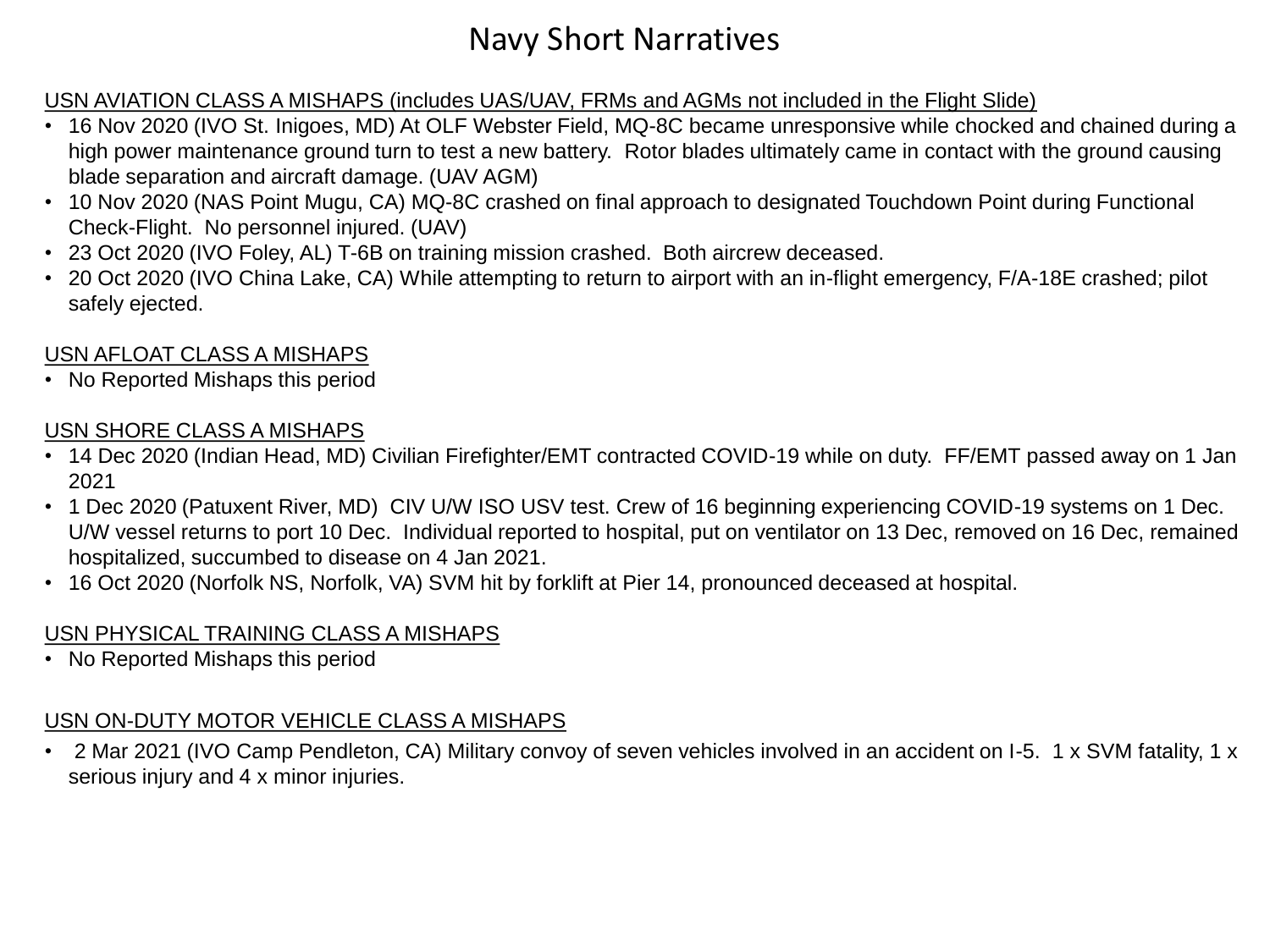#### Navy Short Narratives

#### USN PRIVATE MOTOR VEHICLE FATALITIES

- 15 Mar 2021 (Virginia Beach, VA) SVM involved in a single vehicle accident. SVM not wearing seat belt, deceased at scene.
- 12 Mar 2021 (Chula Vista, CA) SVM involved in motorcycle accident. Deceased.
- 22 Jan 2021 (Waialua, HI) SVM was riding a motorcycle on Schofield Barracks, lost control. Transported to hospital, succumbed to injuries at hospital.
- 10 Jan 2021 (Norfolk, VA) SVM was riding a motorcycle on I-64W and struck the back of a passenger vehicle when that vehicle changed lanes. SVM deceased.
- 14 Dec 2020 (Misterbianco, Sicily) SVM involved in single-vehicle accident. Deceased at scene.
- 11 Dec 2020 (Jacksonville, FL) SVM was rear-ended and side-swiped while stopped for traffic. SVM taken to hospital with life-threatening injuries, succumbed to injuries on 13 Dec 20.
- 5 Dec 2020 (Center Point, AL) Enlisted USNR on drill weekend involved in a single-vehicle car accident. Vehicle left roadway, hit culvert. SVM was passenger, suffered major blunt injuries and died at scene. Seatbelts were not in use.
- 18 Nov 2020 (Union County, FL). SVM involved in head-on motor vehicle collision. Deceased at scene.
- 2 Nov 2020 (Bakersfield, CA) SVM involved in a head-on auto collision. Pronounced deceased at scene of accident.
- 1 Nov 2020 (Marianna, FL) SVM involved in a single-vehicle accident. Pronounced deceased at scene of accident.
- 30 Oct 2020 (Charleston, SC) SVM died in hospital on 5 Nov after motorcycle was involved in a multi-vehicle head-on collision which also killed spouse.
- 3 Oct 2020 (San Diego, CA) SVM involved in motorcycle accident. Deceased at scene
- 3 Oct 2020 (Virginia Beach, VA) SVM struck by vehicle while riding motorcycle. Deceased at scene.

#### USN OFF-DUTY/RECREATIONAL FATALITIES

- 16 Feb 2021 (Norfolk, VA) Personal firearm belonging to another individual was negligently discharged by SVM causing fatal injury to self.
- 15 Dec 2020 (Park City, UT) MIDN drowned in swimming pool while on leave.
- 15 Nov 2020 (IVO Pensacola, FL) SVM drowned after disembarking kayak off White Island.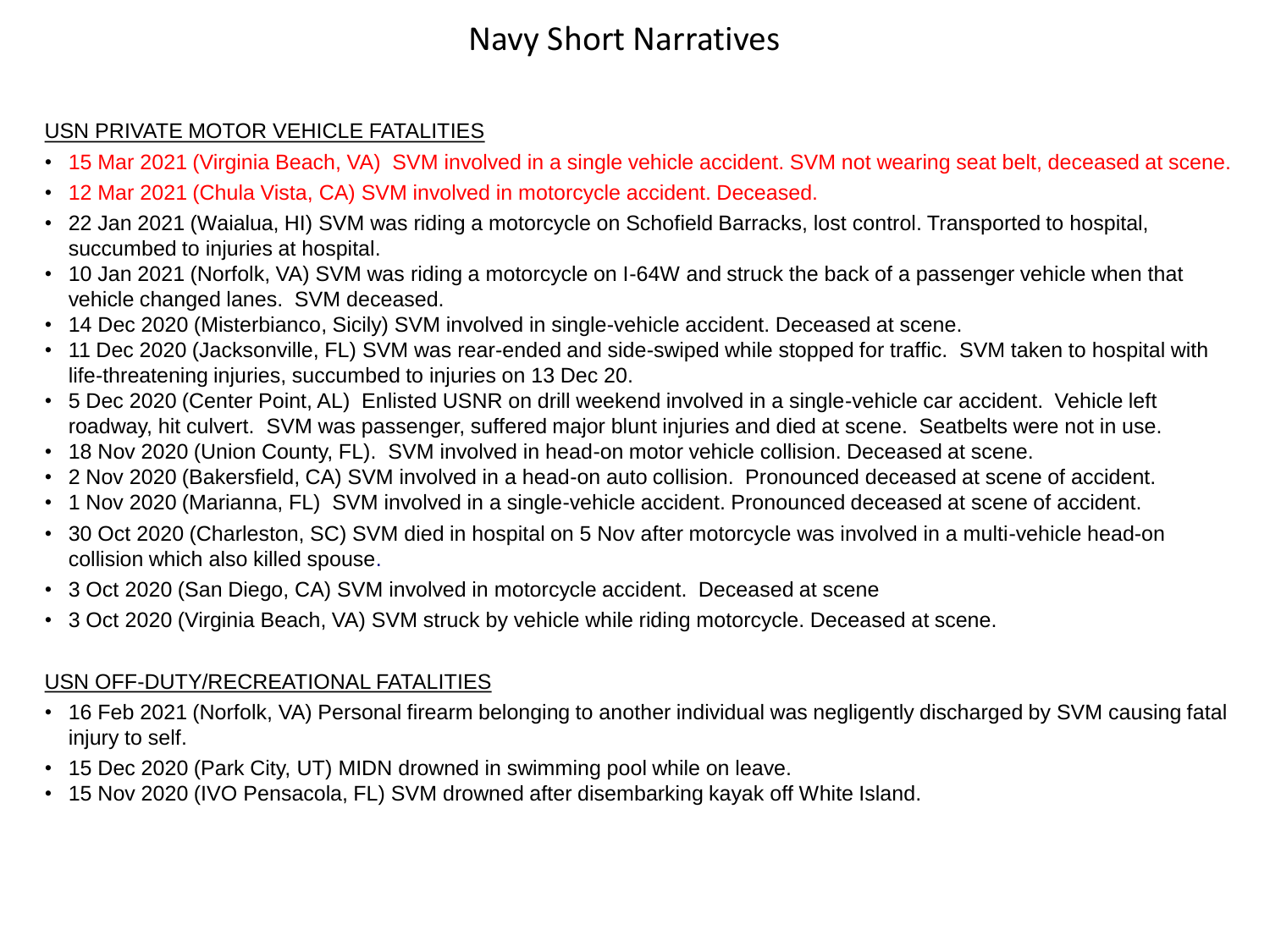#### Marine Corps Short Narratives

#### USMC AVIATION CLASS A MISHAPS (includes UAS/UAV, FRMs and AGMs not included in the Flight Slide)

• 12 Mar 2021 (Yuma Range Complex - MCAS Yuma, AZ: During a gunnery evolution, a SAPHEI-T round exploded after leaving F-35B gun causing fragmentation damage to the fuselage. Aircraft landed safely, No injuries reported.

#### USMC GROUND CLASS A MISHAPS

• No Reported Mishaps this period

#### USMC PHYSICAL TRAINING CLASS A MISHAPS

• No Reported Mishaps this period

#### USMC ON-DUTY MOTOR VEHICLE CLASS A MISHAPS

• No Reported Mishaps this period.

#### USMC PRIVATE MOTOR VEHICLE FATALITIES

- 7 Mar 2021 (Camp Pendleton, CA) SVM was involved in a multi-vehicle accident (auto) on Las Pulgas Canyon Road. Pronounced deceased at scene.
- 6 Feb 2021 (Harvey, LA) SVM arrived at scene of a single-vehicle accident and exited vehicle to render first aid and was subsequently struck by an SUV travelling through the accident zone. SVM was declared deceased at the University Medical Center New Orleans.
- 7 Jan 21 (La Jolla, CA) SVM was riding a motorcycle and lost control, hitting another vehicle. SVM was wearing PPE but was pronounced deceased at the scene.
- 3 Jan 2021 (Homerville, GA) SVM involved in single vehicle accident. SVM and two civilians in vehicle declared deceased at scene.
- 19 Dec 2020 (Stafford, VA). SVM was riding a motorcycle, attempting to merge on I-95S, forced to shoulder. SVM lost control of bike and was ejected. Pronounced deceased at hospital.
- 22 Nov 2020 (Bonsall, CA) SVM involved in a motorcycle accident, deceased at scene.
- 22 Nov 2020 (Cheverly, MD) SVM involved in a motor vehicle accident on Highway 295, pronounced deceased at hospital.
- 21 Nov 2020 (Greensboro, NC) SVM involved in a motor vehicle accident on I-85, deceased at scene.
- 4 Nov 2020 (Palm Springs, CA). SVM involved in a vehicle accident, sustained multiple serious injuries. Succumbed to injuries, deceased on 15 Nov 20.
- 31 Oct 2020: (San Diego, CA) SVM's vehicle struck on driver's side by another vehicle. SVM pronounced deceased at hospital.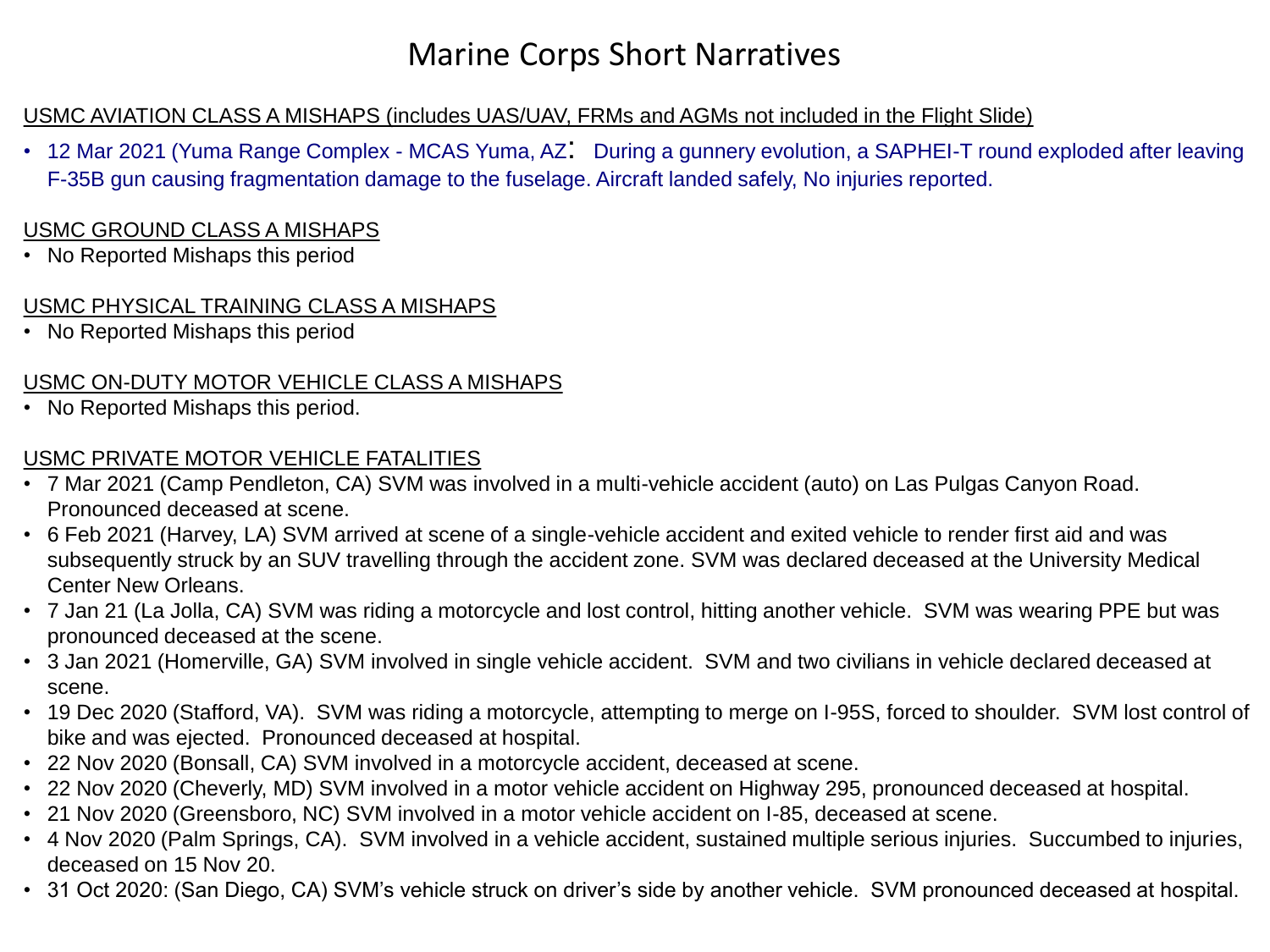#### Marine Corps Short Narratives

#### USMC PRIVATE MOTOR VEHICLE FATALITIES

- 14 Oct 2020: (Escondido, CA) SVM as passenger, killed in a multi-car event on the Interstate
- 12 Oct 2020 (Pemberton Township, NJ) SVM involved in a single vehicle accident, died at scene.

#### USMC OFF-DUTY/RECREATIONAL FATALITIES

• 28 Feb 2021 (Okinawa, Japan). While on liberty, SVN was surfing at Ikei Island, Okinawa, Japan. Got caught in riptide and went missing. SVM found by local authorities and USCG. SVM pronounced deceased at scene.